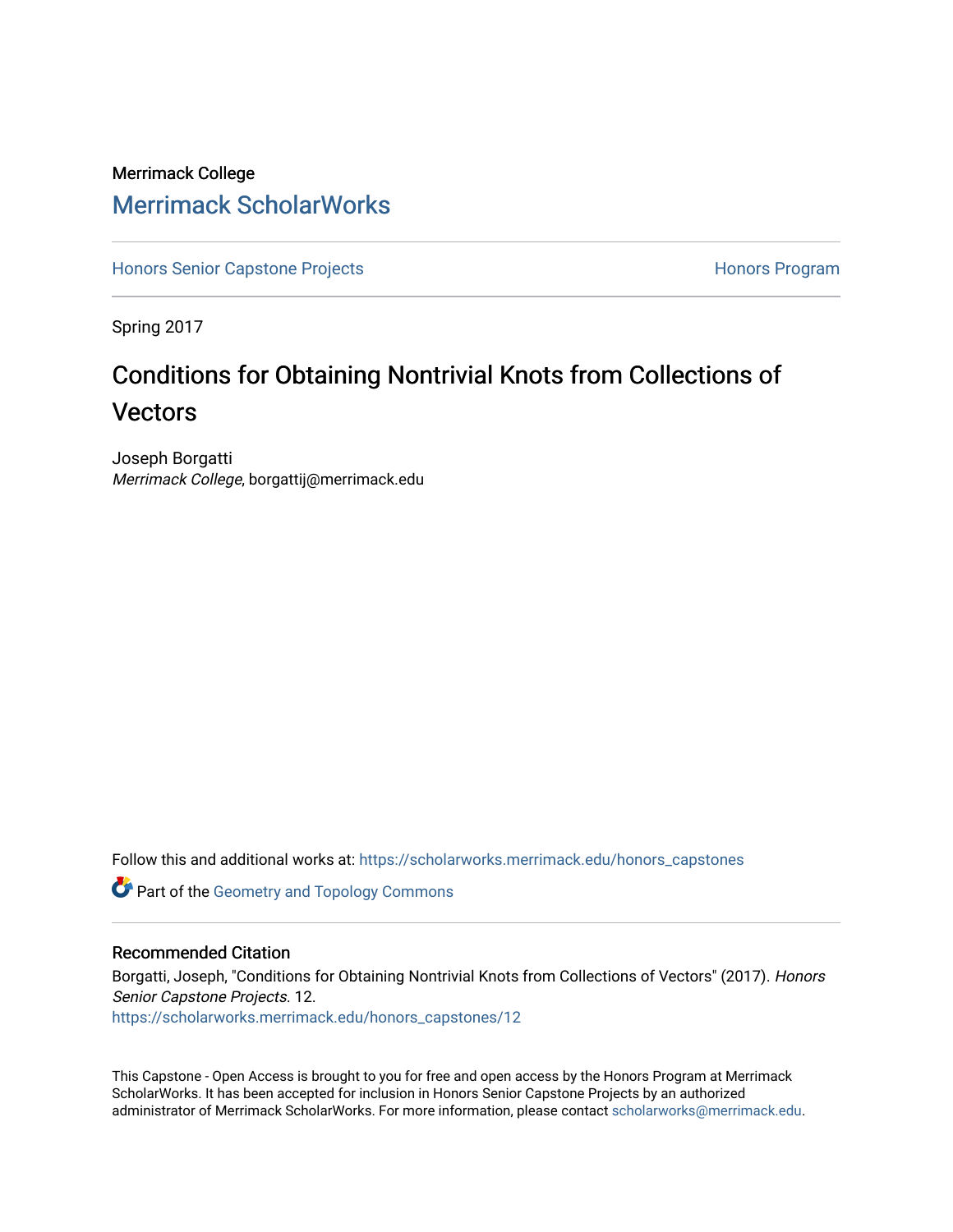# Conditions for Obtaining Nontrivial Knots from Collections of Vectors

### Joseph Borgatti

### December 13, 2016

#### Abstract

We explore under what conditions one can obtain a nontrivial knot, given a collection of *n* vectors. First, we show how to get a crossing from any 3 vectors equal in magnitude, by arbitrarily picking 2 vectors and identifying the sufficient and necessary criteria for picking a third vector that will guarantee a crossing when the vectors are reordered. We also show that it's always possible for a set of vectors to be reordered to form the unknot, if they sum to  $\ddot{0}$  when added together.

Our main results are restricted to sets of  $n$  vectors that, when reordered appropriately, project to a regular *n*-gon in  $\mathbb{R}^2$ . We prove that if  $n = 6$ , we cannot form a nontrivial knot with our vectors. The first nontrivial knot possible  $(3<sub>1</sub>)$  is when  $n = 7$ , and the first  $4<sub>1</sub>$  knot possible is when  $n = 8$ . We prove that if  $n \ge 7$ , we can always reorder the vectors to get a projection of a nontrivial knot, and also provide an algorithm to choose how to reorder the vectors to get such a knot.

### 1 Introduction

The stick representation of mathematical knots ordinarily are composed of line segments that are as long or short as desired, but cannot bend in any way. In this paper, we instead think of the sticks as collections of vectors, and apply certain limitations on the vectors to see what kind of knots we can get. We focus on establishing criteria and restrictions for obtaining a projection of a knot with at least 3 crossings from some set of n vectors in  $\mathbb{R}^3$ , when these vectors are projected onto  $\mathbb{R}^2$  and arranged in some reordering. Here, reordering a set of projected vectors means placing them tip-to-tail in a certain order. The reason this topic is interesting is because the same set of vectors can form vastly different knot projections if reordered in different ways, sometimes even by slightly different reorderings. See Figure 1 for an example using a collection of 8 vectors. One known necessary condition is that any collection of n vectors must sum to  $\vec{0}$  when projected into  $\mathbb{R}^2$ , in order to form a knot. This is because a knot by definition must be a closed loop.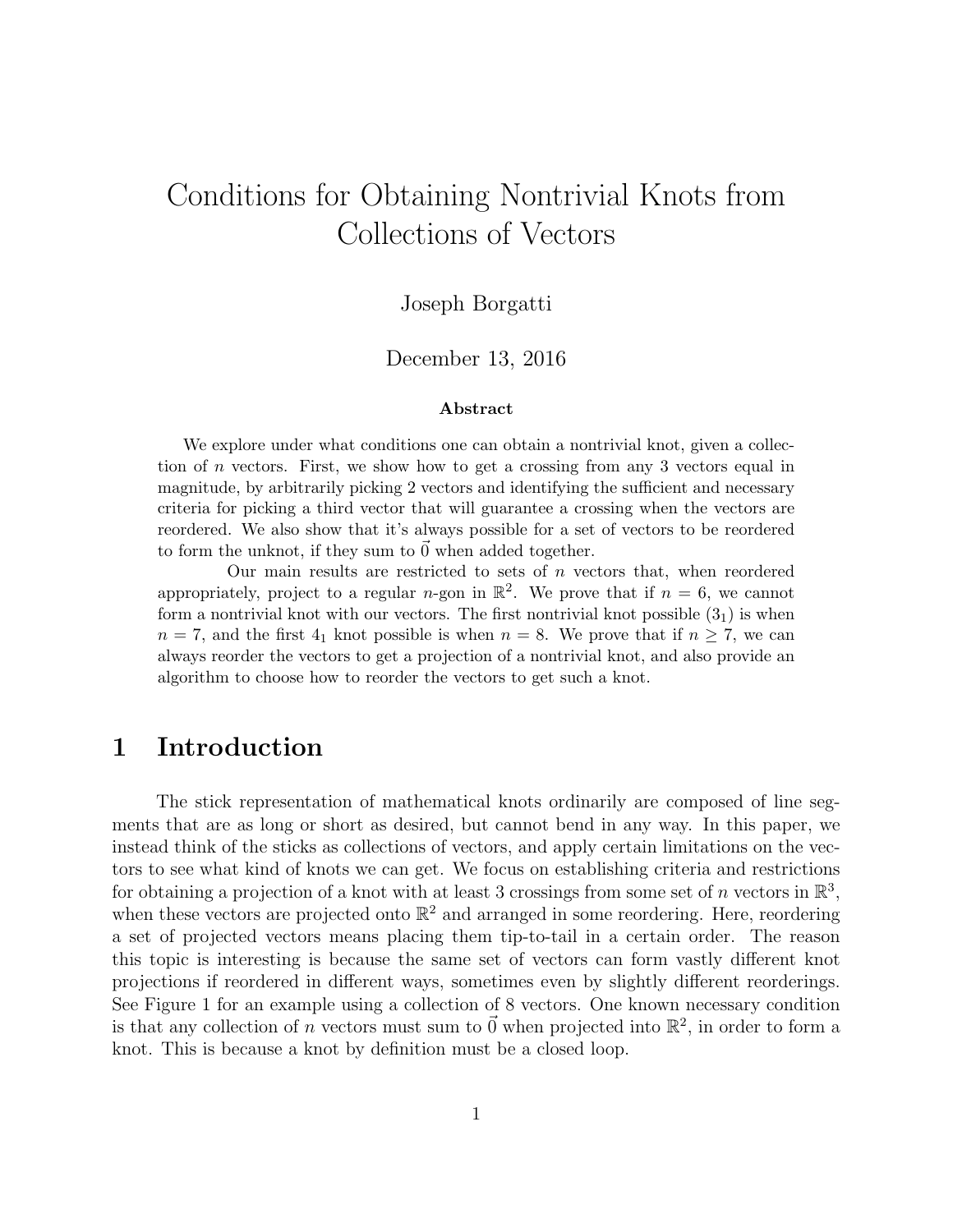

Figure 1: The above collection of 8 vectors can be reordered in many ways, which can result in projections of knots with various levels of complexity, some of which are shown on the bottom. The term "possible" knot is used, since the z-values of the vectors in  $\mathbb{R}^3$  must be appropriately chosen.

Recall that the three Reidemeister moves, shown in Figure 2 below, are methods for changing the projection of a knot. These moves, however, do not change the knot itself. Crossings can be called reducible if they can be removed via a series of Reidemeister moves.

Recall that a knot crossing, sometimes referred to in this paper as a "traditional crossing", refers to any point on a knot projection where exactly two strands intersect. The following three knot invariants are used throughout the paper. The crossing number of a knot,  $c(K)$ , is the minimum number of crossings in any projection of a knot. This means if some knot projection has  $n$  crossings, but one or more of the crossings can be removed by a series of Reidemeister moves, then  $c(K) < n$  for that knot. The stick number of a knot,  $S(K)$ , is the minimum number of line segments that can be used to construct a knot. The stick number of the trefoil knot is 6, meaning that if we have less than 6 straight line segments, we cannot make a nontrivial knot. The bridge index of a knot,  $br(K)$ , is the minimum number of local maximums of a knot from any direction in the xy-plane. The bridge index of a knot is 1 if and only if it is isotopic to the unknot. The values of these invariants for both the unknot, and the prime knots with up to 5 crossings, are shown in Table 1 below.

In section 2, we identify some criteria of vectors that will guarantee nontrivial knots when the conditions are met. One result dealt with a regular 6-gon, which led us to investi-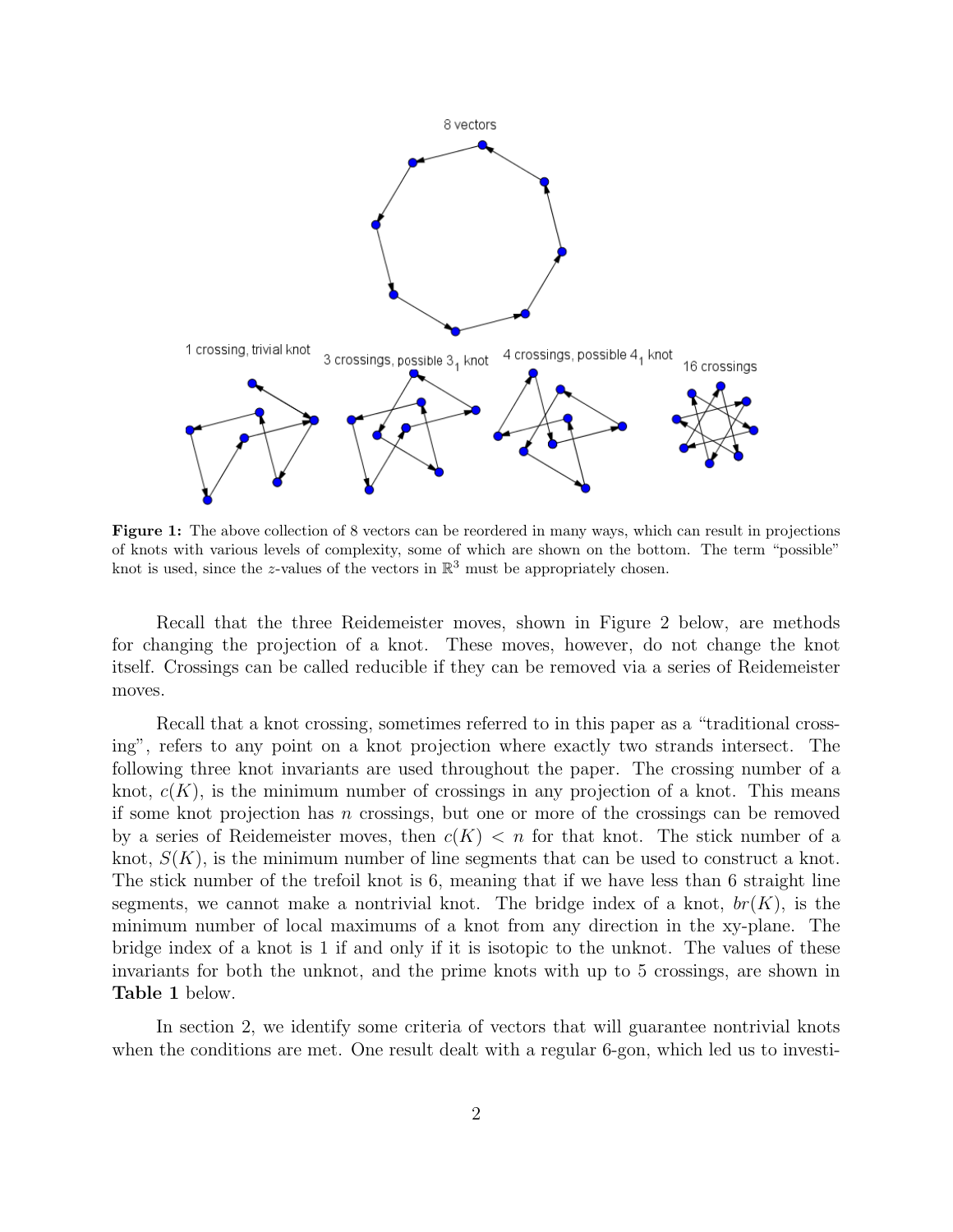

Type III Reidemeister move.

Figure 2: The three Reidemeister moves that can change the projection through ambient isotopy without changing the knot itself. The pictures demonstrate the moves for under-crossings, but they work on overcrossings as well. Figure taken from Adams [2].

| Knot Type     | c(K) | S(K) | br(K) |
|---------------|------|------|-------|
| Unknot        |      |      |       |
|               |      |      |       |
|               |      |      |       |
| $51$ and $52$ |      |      |       |

Table 1: A table of knot invariants for the unknot, and for the prime knots with up to 5 crossings.  $c(K), S(K),$  and  $br(K)$  represent crossing number, stick number, and bridge index (respectively). Values of invariants can be checked at [4].

gate what types of knots we could get with higher  $n$ -sided polygons in section 3. Finally, in section 4 we take a quick look at what types of knots one can get with a triple crossing and a "traditional crossing" in the knot projection.

### 2 Vectors

In this section, we identify necessary criteria for a projection of a set of  $n$  vectors must have in order to make a nontrivial knot in  $\mathbb{R}^3$ . We start with Lemma 2.1, as in order to make a nontrivial knot we need to make crossings.

Lemma 2.1. Any collection of vectors must have *i*- and *j*-components of both signs in order to have any crossings.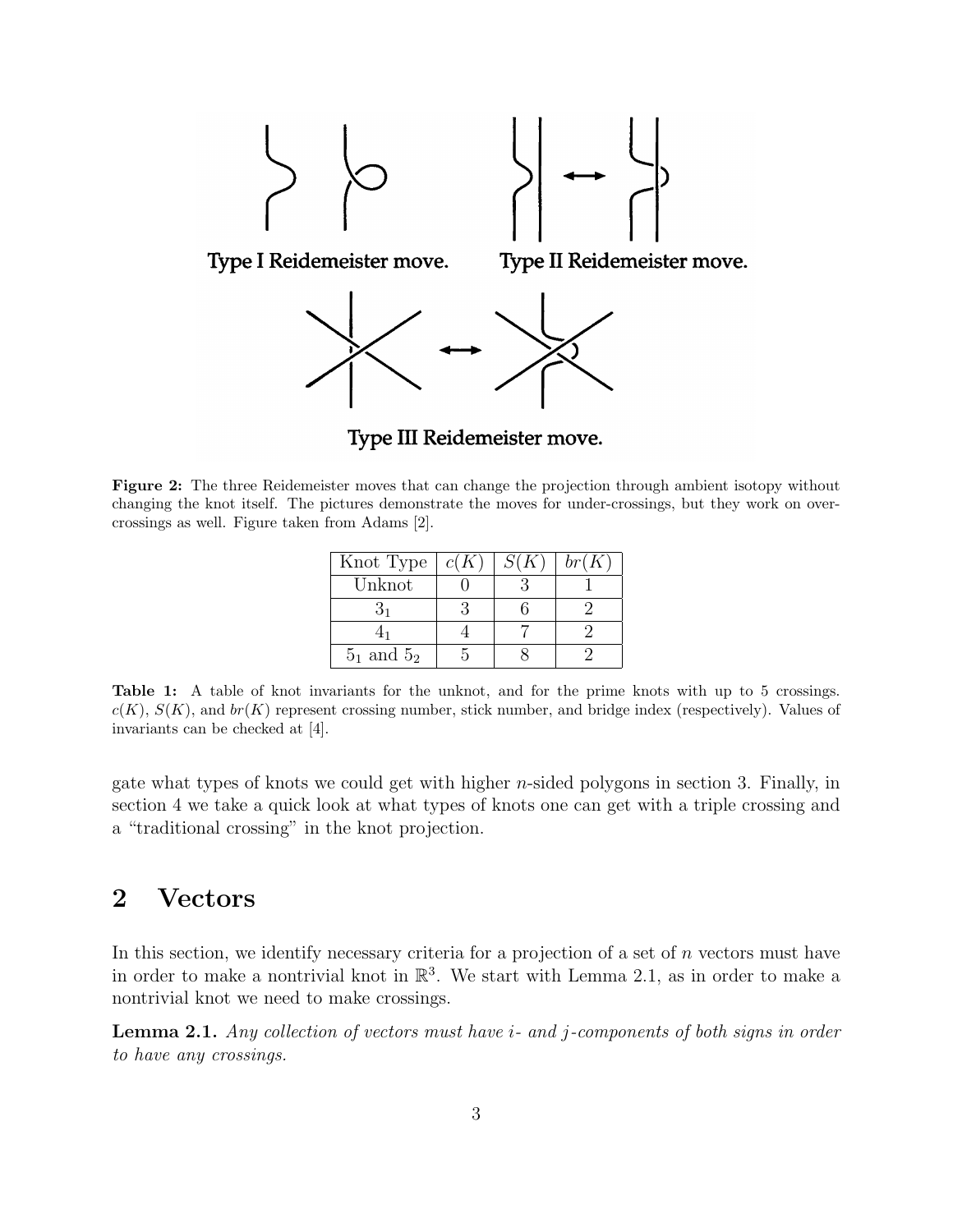This is because by definition, a crossing occurs when we are following the orientation of a knot (or set of vectors) and go back upon a previous strand (or vector).

Corollary 2.2 naturally follows from Lemma 2.1:

**Corollary 2.2.** Given a projection of nonzero vectors that sum to  $\vec{0}$  in  $\mathbb{R}^2$ , if only one vector has an i-component (or j-component) of one sign and the rest have zero or oppositely signed i-components (or j-component, respectively), then the vectors will form only trivial knots no matter how they are reordered.

*Proof.* Start with any collection of nonzero vectors that, when projected onto  $\mathbb{R}^2$ , sum to  $\vec{0}$ . This means that placing them tip-to-tail, a closed loop will start with  $\vec{v_1}$  and end at the tail of  $\vec{v_1}$ . Without loss of generality, let the vector with unique *i*-component (or j-component) be  $\vec{v_1}$ . To get crossings, we would need to go back in a direction towards a previous vector when adding tip-to-tail. However, since we have already used our vector  $\vec{v_1}$ , any subsequent vectors must go in the opposite i direction of  $\vec{v_1}$ . This means that any pair of vectors in  $\vec{v_2}...\vec{v_n}$  will not cross, no matter how they are ordered.

It is indeed possible to cross  $\vec{v_1}$  by facing vectors towards its y-coordinate (or xcoordinate, respectively) value. No matter how these crossings look in  $\mathbb{R}^3$ , either end of the twist could easily be undone with a Reidemeister I move, which could be repeated with the resulting twist, until we are left with the unknot. An example of this is shown in Figure 3 below. Therefore, no matter how we try to cross a collection of vectors with these constraints, we will always form trivial knots.  $\Box$ 



**Figure 3:** A trivial "twist" from obtained from a set of vectors, where one vector  $(\vec{v_1})$  here) has a uniquelysigned  $i$ - or  $j$ -component.

Note that the terms "*i*- and *j*-components" referred above do not need to be restricted to a traditional drawing of the xy-plane. Lemma 2.1 applies to any orientation or viewpoint for projections of vectors in an xy-plane, as this can be viewed as rotating vectors, which will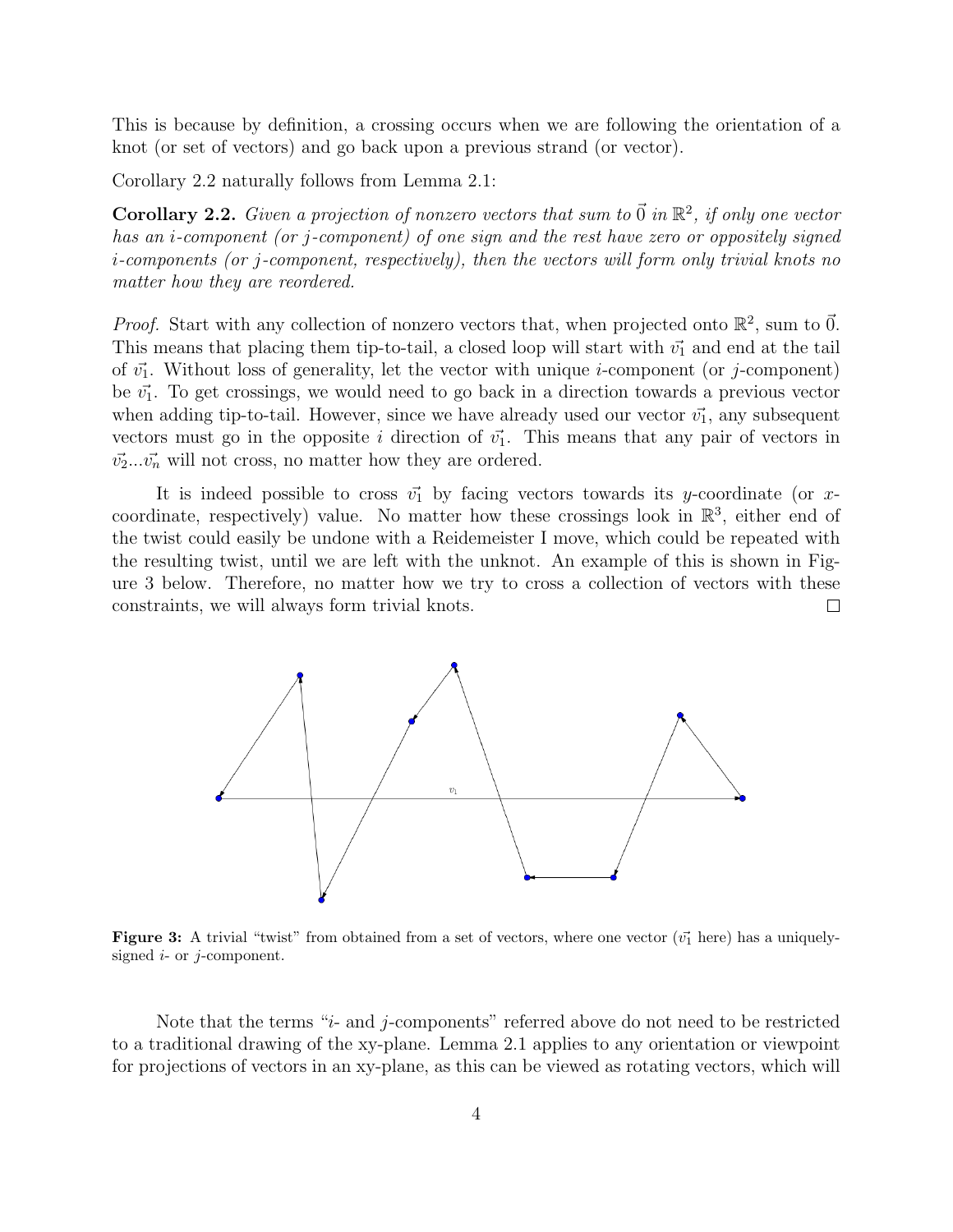not affect crossing information. We explore the results of Lemma 2.2 further by investigating what sufficient and necessary conditions three vectors must have in order to make a crossing (even if the crossing is trivial).

**Lemma 2.3.** If a collection of three vectors projected onto  $\mathbb{R}^2$  have equal length, and are not all in some half-plane when their tails are placed at the origin, then they can be positioned tip-to-tail so that they will either cross or form a closed loop.

*Proof.* Start with a projection two vectors onto  $\mathbb{R}^2$  that have equal length and aren't colinear in  $\mathbb{R}^2$ . Without loss of generality, call these  $\vec{A}$  and  $\vec{B}$ , and place the tails of these vectors at the point (0,0). Next, draw straight lines extending from the base of each vector. These are depicted by the dotted lines in Figure 4 below. Each dotted line with its corresponding base vector can be thought of as a boundary for the half of the xy-plane that contains  $\ddot{A}$  and  $B$ . According to Lemma 2.1, our third vector cannot be in the same half of the xy-plane as  $\vec{A}$  and  $\vec{B}$ , since we would not have i- and j-components of both signs. This means the third vector,  $\vec{C}$ , must be exclusively between the two dotted lines. The left image in Figure 4 shows one option for  $\vec{C}$ , which results in a crossing when reordered like in the right image.



Figure 4: On the left, projections of three vectors with tails placed at the origin that can make a crossing if ordered properly. The possible vectors for the third vector  $\vec{C}$  are bound between the two dotted lines. On the right, a reordering of these vectors that results in a crossing.

The only instance where the vectors won't cross using this algorithm is when the angle between each pair of vectors is equal. As shown in Figure 5,  $\vec{C}$  would still touch  $\vec{A}$ , but would not result in a crossing.

Any set of 3 vectors of equal length must cross (or form a closed loop), as without loss of generality there will always be at least one acute angle between either  $\vec{B}~$  and  $-\vec{A}~$  (the dotted line opposite to  $\vec{A}$  or  $\vec{C}$  and  $-\vec{A}$ . This is true because the angle between  $\vec{B}$  and  $\vec{C}$  must be less than 180 degrees, since we have limited our option of  $\vec{C}$  to be exclusively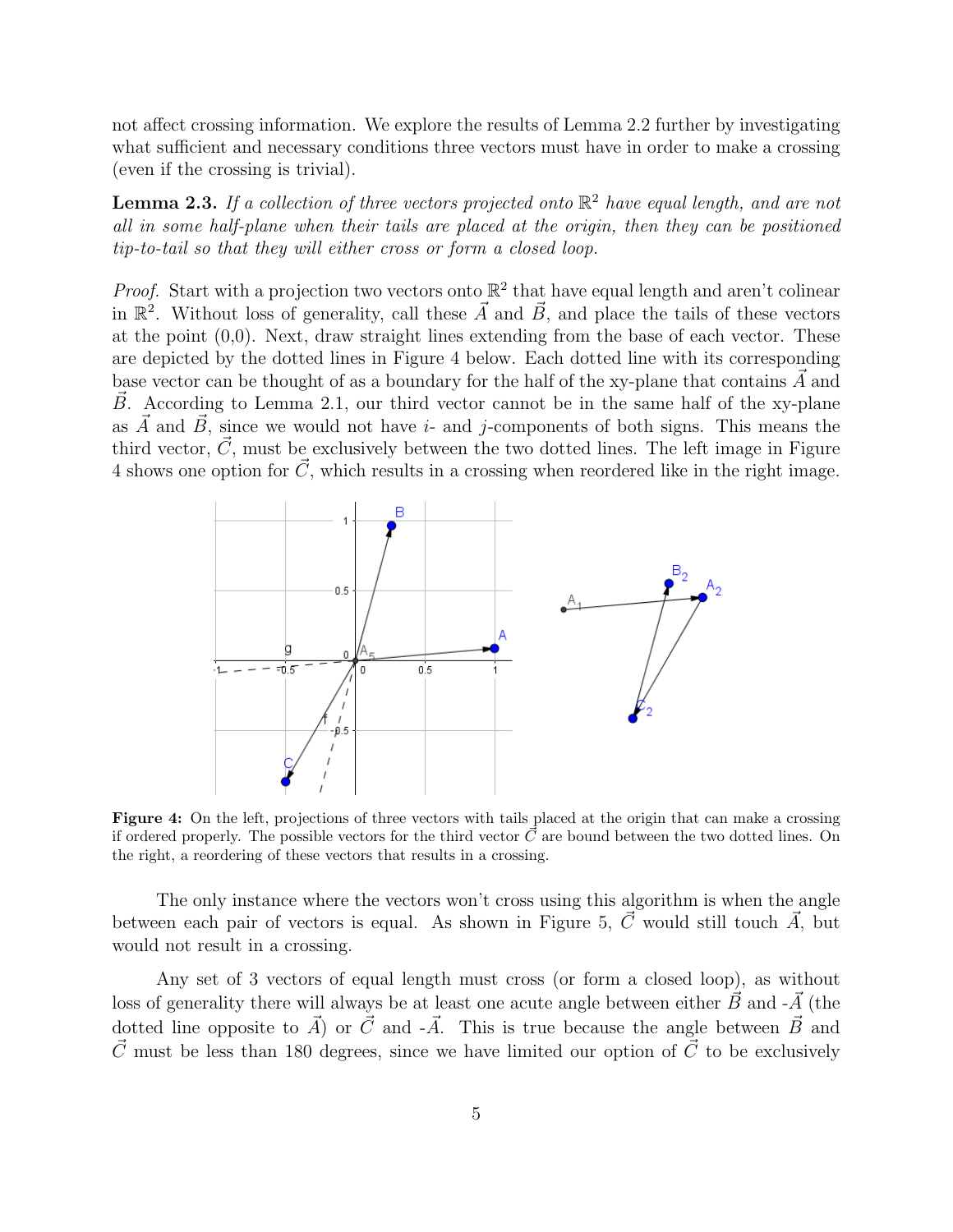

Figure 5: This figure is very similar to Figure 4, but angle between each pair of the three vectors are equal. This does not give us a crossing, but rather a closed loop that is an equilateral triangle.

between the two dotted lines. This means between  $-\vec{A}$  and either  $\vec{B}~$  or  $\vec{C}$ , there could be either an obtuse angle and an acute angle, or two acute angles. Because when reordering our vectors we can always form an acute interior angle with  $A$  and our second vector, we can always pick the smallest angle between  $\vec{A}$  and either  $\vec{B}~$  or  $\vec{C}$ , which will result in the minimal change in y-value. Because our 3 vectors have equal lengths, this means that if  $\tilde{A}$  is placed on the x-axis, then the third vector will have a greater magnitude in y-value than the preceding vector. Therefore, the third vector must cross (or touch, if equiangular)  $\tilde{A}$ .  $\Box$ 

Next, instead of looking how we can reorder equal-sized vectors to get crossings, in Theorem 2.4 we look at how one can reorder any set of vectors to get no crossings and guarantee a projection of the unknot.

**Theorem 2.4.** Given any set of n vectors in  $\mathbb{R}^3$  that sum to  $\vec{0}$  when projected onto  $\mathbb{R}^2$ , it is possible to order them  $\vec{v_1}$ ,  $\vec{v_2}...\vec{v_n}$  such that the resulting closed curve is the unknot.

*Proof.* Start with *n* vectors projected onto  $\mathbb{R}^2$  that sum to  $\vec{0}$ . Imagine the base of all of the vectors being at  $(0,0)$  on the xy-plane. Let the polar angle  $\theta$  be the counterclockwise angle measured starting from the positive x-axis. Reorder the vectors in terms of ascending value of  $\theta$ , as shown in Figure 6. This will guarantee a projection of the unknot in  $\mathbb{R}^2$ , as the resulting figure will only have one local maximum regardless of orientation. This means the bridge index  $br(K) = 1$ , and since a bridge index of 1 is an invariant only of the unknot, such a reordering of vectors must be the unknot.  $\Box$ 

Finally, we go beyond having vectors with equal magnitude (as in Lemma 2.3) and add the constraint that the collection of vectors must be able to project to a regular 6-gon in  $\mathbb{R}^2$ .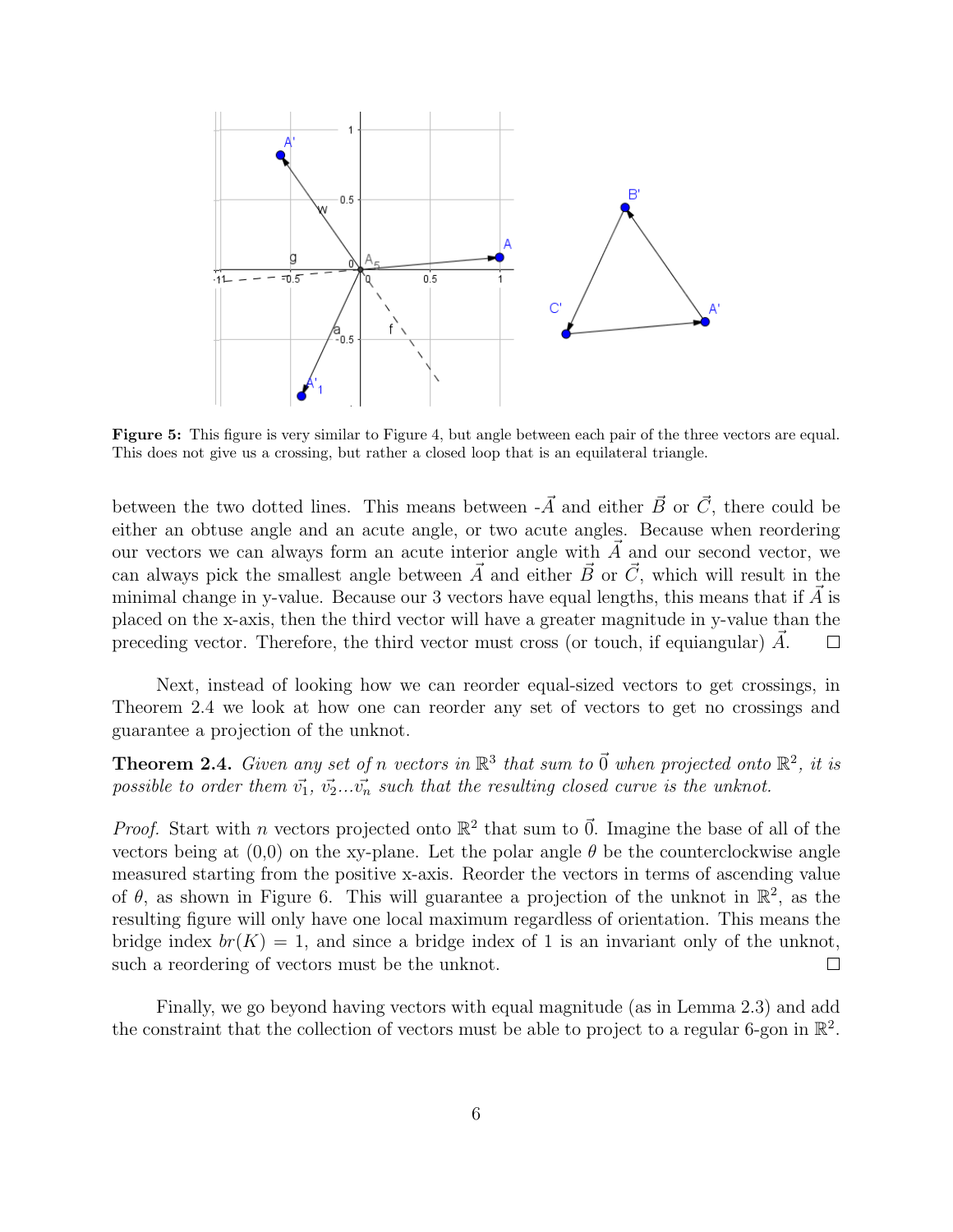

**Figure 6:** On the left, vectors superimposed on the same base. Reordering these by polar angle  $\theta$  guarantees a projection of the unknot (right)

This means that when the tails of the projected vectors are placed on the origin, the angle between any adjacent pair of vectors will be constant.

**Proposition 2.5.** A collection of vectors that form a regular 6-gon in  $\mathbb{R}^2$  cannot form a nontrivial knot.

*Proof.* Start with a closed loop of vectors that form a regular 6-gon in  $\mathbb{R}^2$ . Like in the algorithm for Lemma 2.3, place the base of the 6 vectors at the origin. Because they can form a regular 6-gon, the vectors all have the same length.

To prove we cannot form a nontrivial knot, we examine the possible reordering of the 6 vectors. Without loss of generality, we can start with vector A. The reordering  $A(vwxyz)$ , for  $\{v,w,x,y,z\} \in \{\vec{B}, \vec{C}, \vec{D}, \vec{E}, \vec{F}\}$ , means we start with  $\vec{A}$ , then add the subsequent vectors tip-to-tail until we return to the tail of  $\vec{A}$ . The possibilities for the subsequent 5 vectors are encapsulated in the cases below:

#### Case 1: Reordering starts with 3 consecutive vectors.

If our vector word has 3 consecutive vectors, such as ABC or ABF, then we have used all of the vectors of one  $i$  or  $j$  direction. By Lemma 2.2, this means we cannot get a nontrivial knot.

#### Case 2: Reordering starts with the form A D.

Again without loss of generality, start with the reordering ABD. The shape so far resembles a parallelogram without the side parallel to  $\vec{B}$ . First, consider picking  $\vec{C}$ . Adding  $\vec{E}$  and  $\vec{F}$  in either order will not make any crossing. If we instead picked  $\vec{E}$  in place of  $\vec{C}$ , we would form a parallelogram, and the remaining vectors  $\vec{C}$  and  $\vec{F}$  would be colinear and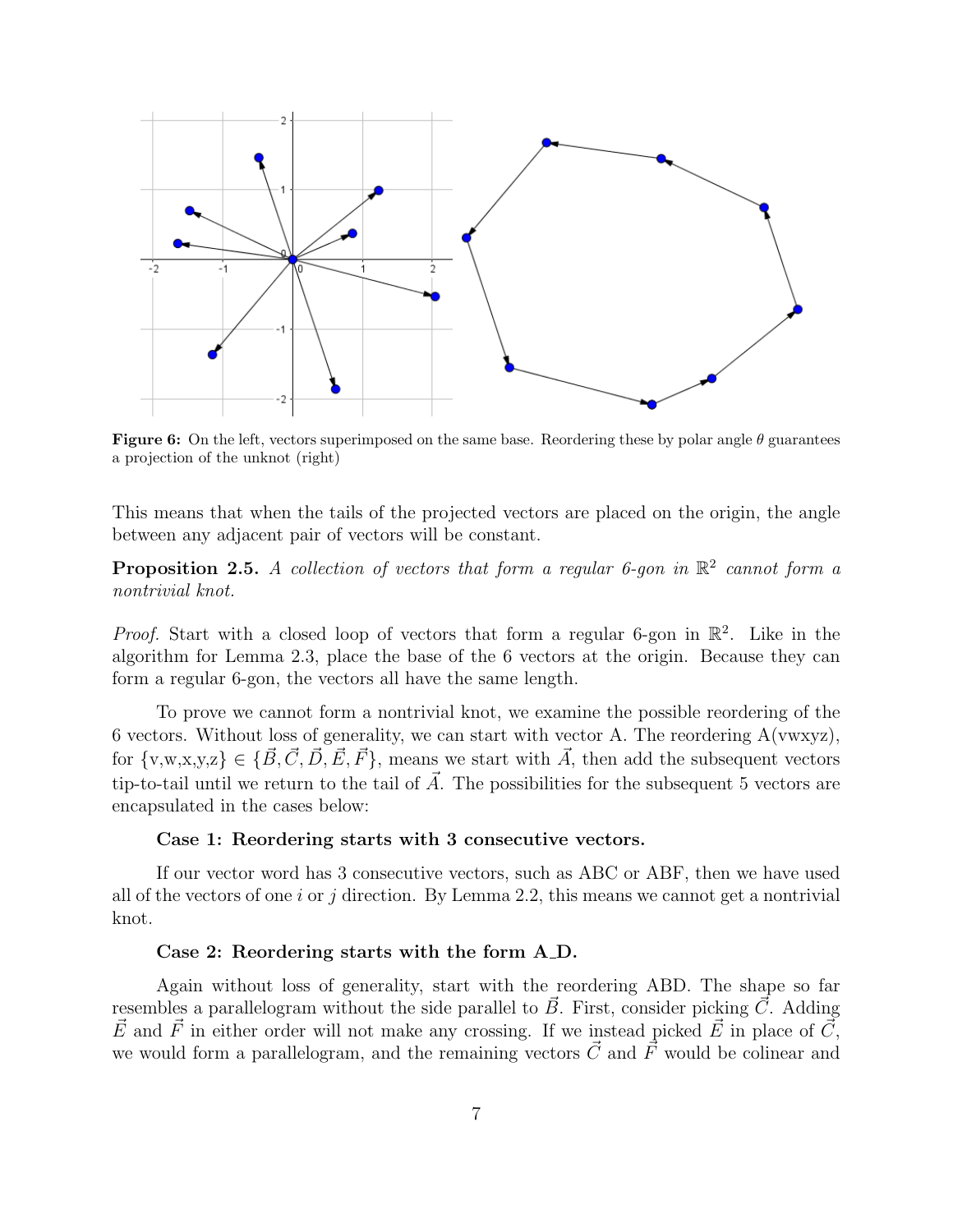oppositely directed. If we had picked  $\vec{F}$ , we would form an equilateral triangle, meaning the remaining vectors would form another equilateral triangle with  $\vec{A}$ , and thus we would not get any crossings. We do not need to check other options for the second vectors in  $A.D$ , since these would be reflections and rotations of ABD.

#### Case 3: Reordering starts with ACE.

If the reordering starts with ACE, then this collection of 3 vectors will form an equilateral triangle. This means the remaining vectors,  $\vec{B}$ ,  $\vec{D}$ , and  $\vec{F}$ , would form another equilateral triangle no matter how they are ordered, and this would result in 0 crossings.

#### Case 4: Reordering contains a pair of the form AD.

If the reordering starts with a vector, followed by the vectors that is colinear and oppositely directed to the first one, this does not add any potential to getting crossings. For example, if we start with  $\vec{A}, \vec{D}$  is the additive inverse of  $\vec{A}$ , so we will be back at the tail of  $\vec{A}$ . The remaining 4 vectors must return to  $\vec{A}$  in order to form a closed loop, so we now are left with a collection of 4 vectors that start and end at the point of the tail of  $\vec{A}$ . Because a collection of 4 vectors cannot form a nontrivial knot no matter how they are ordered, this collection of 6 vectors cannot form a nontrivial knot.

We do not need to look at reorderings starting with AE or AF, since these are just isotopic reflections of reorderings starting with AB and AC (respectively). Therefore, no matter how the vectors are reordeded, we cannot form a nontrivial knot from a collection of 6 vectors that project to a regular 6-gon in  $\mathbb{R}^2$ .  $\Box$ 



Figure 7: Vectors that form a regular 6-gon in  $\mathbb{R}^2$ , whose bases are all placed on  $(0,0)$  on the right.

Obtaining Proposition 2.5's result through using vectors that form a regular 6-gon lead us to investigate what kinds of knots we could get from reorderings of other regular n-gons, for  $n \geq 7$ .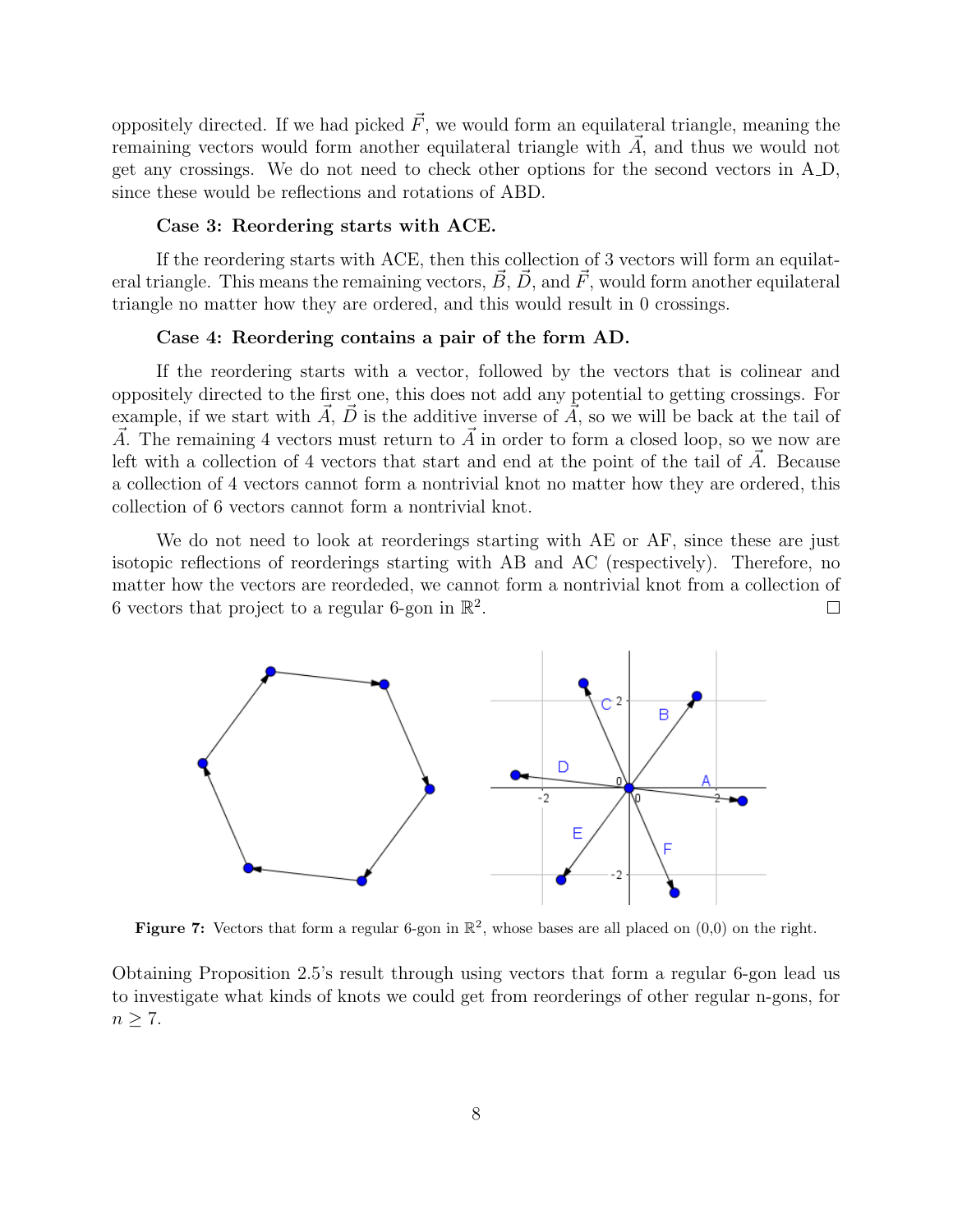### 3 Knots from Regular Polygons

This section focusing on investigating what types of knots we can get when reordering a collection of vectors that project to a regular n-gon in  $\mathbb{R}^2$ , for  $n \geq 7$ .

Since in Proposition 2.5 we just proved 6 vectors that form a regular 6-gon in  $\mathbb{R}^2$  can only form a trivial knot, the next logical step is to see what knots are possible using a collection of 7 vectors that form a regular 7-gon in  $\mathbb{R}^2$ .

Indeed, if we reorder the vectors like in Figure 8 below, it's possible to get a trefoil knot if we assign crossing information to be alternating (i.e., as we trace around the knot, we never have two consecutive over-crossings or two consecutive under-crossings).

This means that 7 is the minimum numbers of vectors that form a regular n-gon in  $\mathbb{R}^2$ that are needed to get a nontrivial knot, when reordered in some particular embedding, for  $n \geq 7$ .



Figure 8: On the left, a collection of 7 vectors that project to a regular 7-gon in  $\mathbb{R}^2$ . In the middle, a reordering of those vectors that gives a graph with 3 crossings. On the right, crossing information is added to make a tentative trefoil knot in  $\mathbb{R}^3$ .

To prove this the projection on the right of Figure 8 could be a trefoil in  $\mathbb{R}^3$ , we imagine point B as being at  $(0, 0, 0)$ , and label the x and y values of the remaining points, as shown in Figure 9. We need to find z values of the intersection points such that the figure in  $\mathbb{R}^3$  is not an impossible shape, and thus able to be a trefoil knot.

One way to do this is to parameterize equations for the lines. First, consider the line segment formed by connecting point  $C$  to point  $G$ , in Figure 9 below. To find how far along the line we must travel to reach the point  $(0,0)$ , we write the following equation and solve for  $t_1$ :

$$
(1 - t1)(-.88798, -1.3319) + t1(0.71201, 1.0680) = (0, 0)
$$
  

$$
\implies -.88798 + -.88798t1 + 0.71201t1 = 0 \text{ and } -1.3319 + 1.3319t1 + 1.0680t1 = 0
$$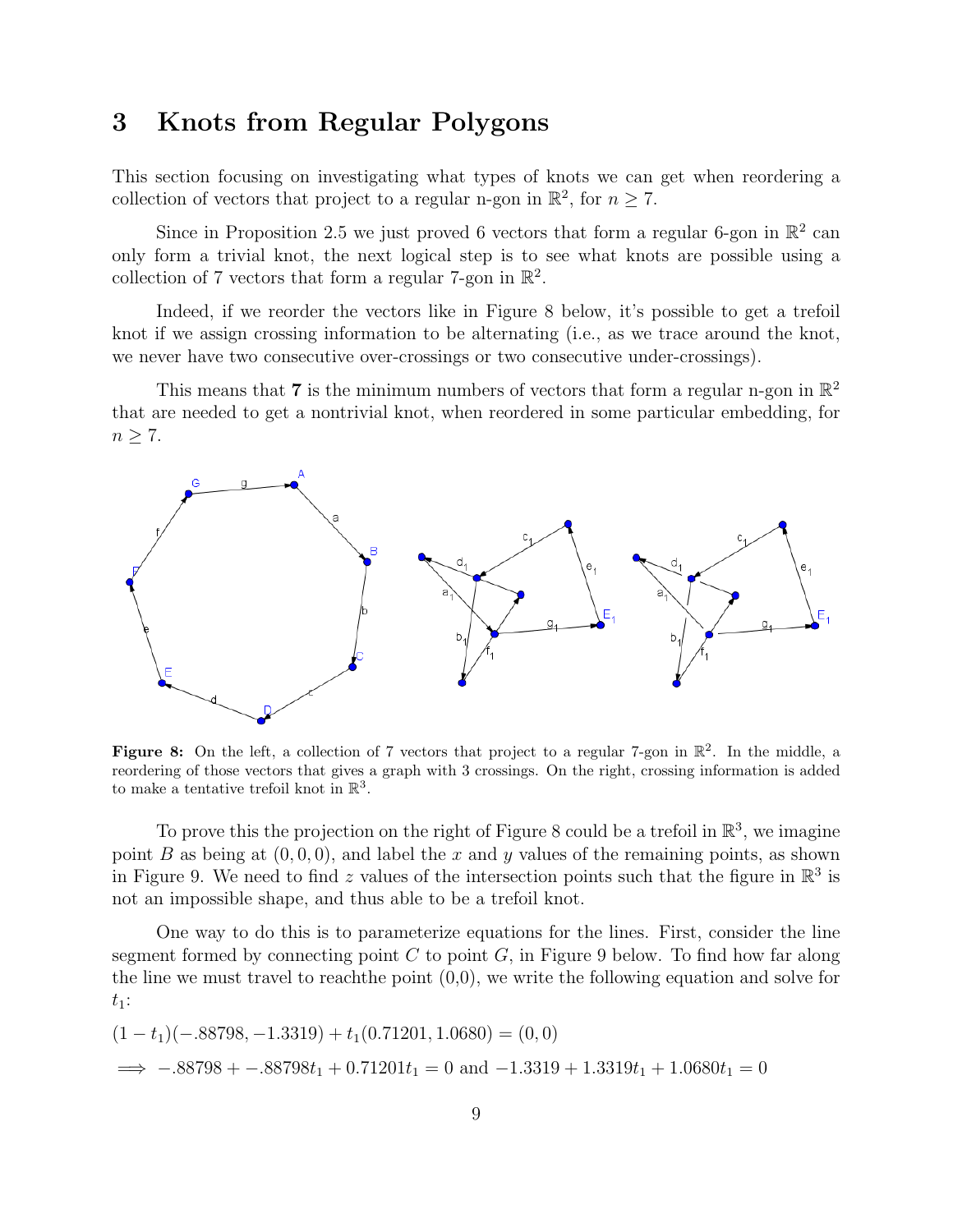

**Figure 9:** Graph from Figure 8 with added x and y values, if point B was placed at the origin.

 $\implies$  1.6t<sub>1</sub> = .88798  $\implies t_1 = 0.5549889$ 

This means that at along the line between points G and C, at  $t_1 = 0.5549889$ ,

 $(1-t_1)z_C + t_1z_G > 0$ 

where  $z_C$  and  $z_G$  represent possible z-values for points G and C, respectively.

We also do this for the segment between  $G$  and  $A$ , and the segment between  $A$  and  $B$ . Using the same process for the other points of intersection, we get

$$
(1 - t_2)(z_G) + t_2(z_A) < z_D
$$
\n
$$
(1 - t_3)(z_A) > z_M
$$

To find the values of  $t_2$  and  $t_3$ :

$$
(1 - t2)(0.71201, 1.06801) + t2(-1.98385, 2.09384) = (-0.487776, 1.52455)
$$
  
\n
$$
\implies 0.71201 - 0.71201t2 - 1.98385t2 = -.487776
$$
  
\n
$$
\implies t2 = 0.445043715
$$
  
\nand

 $(1 - t_3)(-1.98385, 2.09384) = (-.61103, 0.64488837) \implies t_3 = 0.6919982324$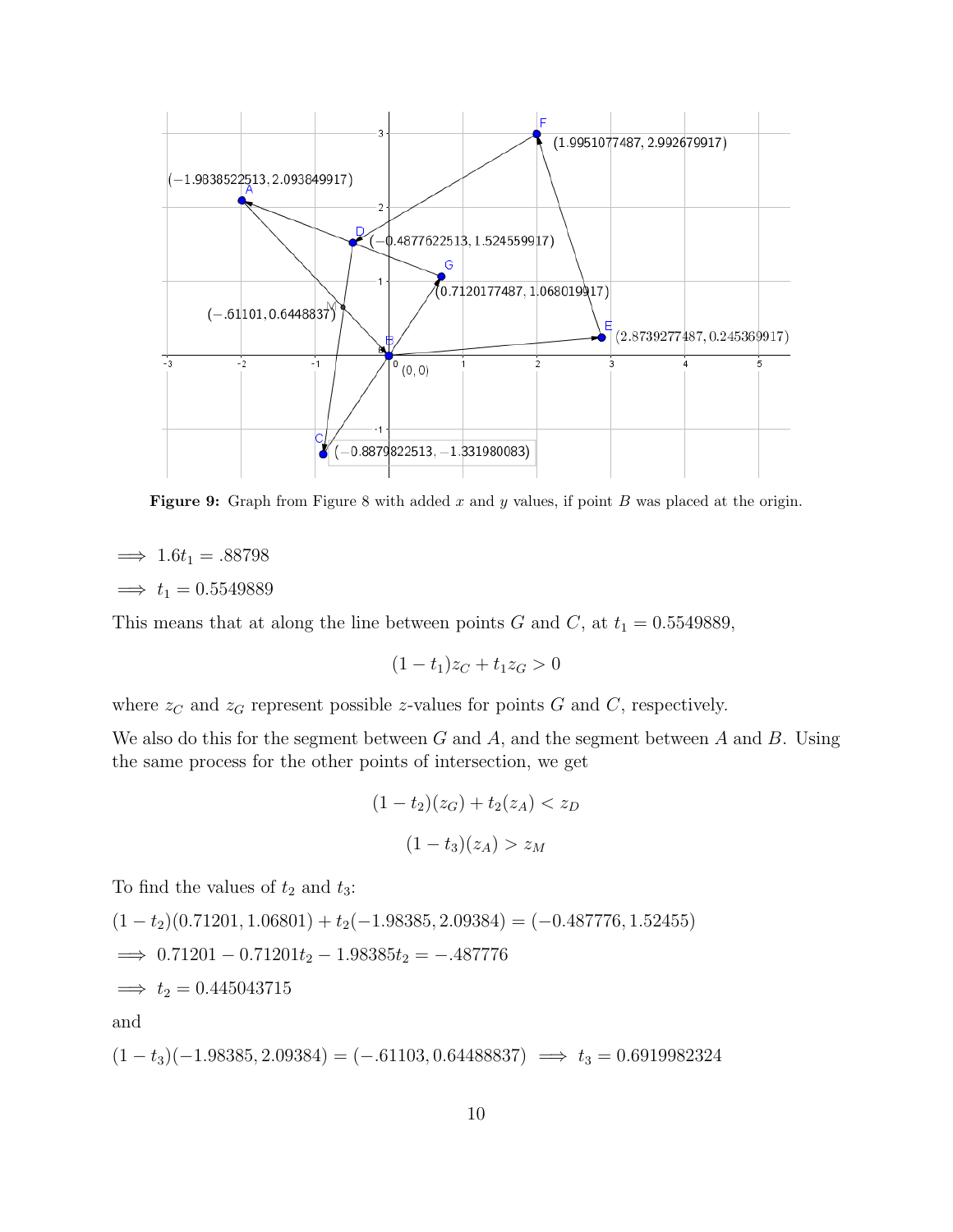This gives us a system of three inequalities for possible z-values of these points of intersection:

 $(0.4450111)z_C + 0.5549889z_G > 0$ 

 $(0.554956285)(z_G) + 0.445043715(z_A) < z_D$ 

 $(0.3080017676)(z_A) > z_M$ 

One of many solutions to this system of inequalities is  $z_C = 1$ ,  $z_G = -0.7$ .  $z_A = 7$ ,  $z_D = 3$ , and  $z_M = .1$ .

This works because  $0.05651887 > 0, 2.726836606 < 3$ , and  $2.156012375 > 0.1$ . The z-value of the remaining points  $F$  and  $E$  do not matter.

Because we do, in fact, have a projection of a trefoil knot in  $\mathbb{R}^2$ , this means that the lowest number of vectors that sum to a regular n-gon in  $\mathbb{R}^2$  needed to get a nontrivial knot in  $\mathbb{R}^3$  in 7 vectors.

**Lemma 3.1.** There exists a collection of 8 vectors that form a regular 8gon in  $\mathbb{R}^2$ , which can be reordered into a projection of the  $4<sub>1</sub>$  knot.

*Proof.* Start with a collection of 8 vectors  $\vec{v_1}, \vec{v_2}...\vec{v_8}$  that, when added tip-to-tail, form a closed regular octagon when projected in  $\mathbb{R}^2$ . These can be reordered in a way that is isotopic to the embedding with 4 crossings, shown in Figure 10. Add crossing information so we have an alternating projection with 4 crossings.

Next, we specify the height of these 8 "sticks" in  $\mathbb{R}^3$ . In Figure 10, we denote vertices as "L", "P", or "H" to denote that end of the stick being lower than the plane, at the plane, or higher than the plane (respectively) for some flat plane z. For example, a vector that starts at "H" and points towards "L" has the possibility to undercross a vector at height "P", if we make "L" low enough relative to "P". For the two vertices not labeled with heights, consider a straight upward stick coming out of the page, placed in the triangle formed by the edges  $h_1$ ,  $c_1$ , and  $f_1$ . Imagine placing the sufficiently-long stick vertically on the projection, then tilting it so it goes over the edge  $h_1$  and under the edge  $f_1$ . The heights of these two vertices do not matter with respect to the adjacent "L" and "P" vertices, since there are no crossings between each respective pair. Therefore, we have formed an alternating knot with 4 crossings in  $\mathbb{R}^3$ , which is the knot 4<sub>1</sub>.  $\Box$ 

Next, in Conjecture 3.2, we instead see if we can get a projection of the  $5<sub>1</sub>$  or  $5<sub>2</sub>$  knot. We obtain a reordering that has 5 crossings in  $\mathbb{R}^2$ , but trying to assign heights to the vertices of the 8 vectors cannot make a knot more complex than the  $4<sub>1</sub>$  knot in  $\mathbb{R}^3$ .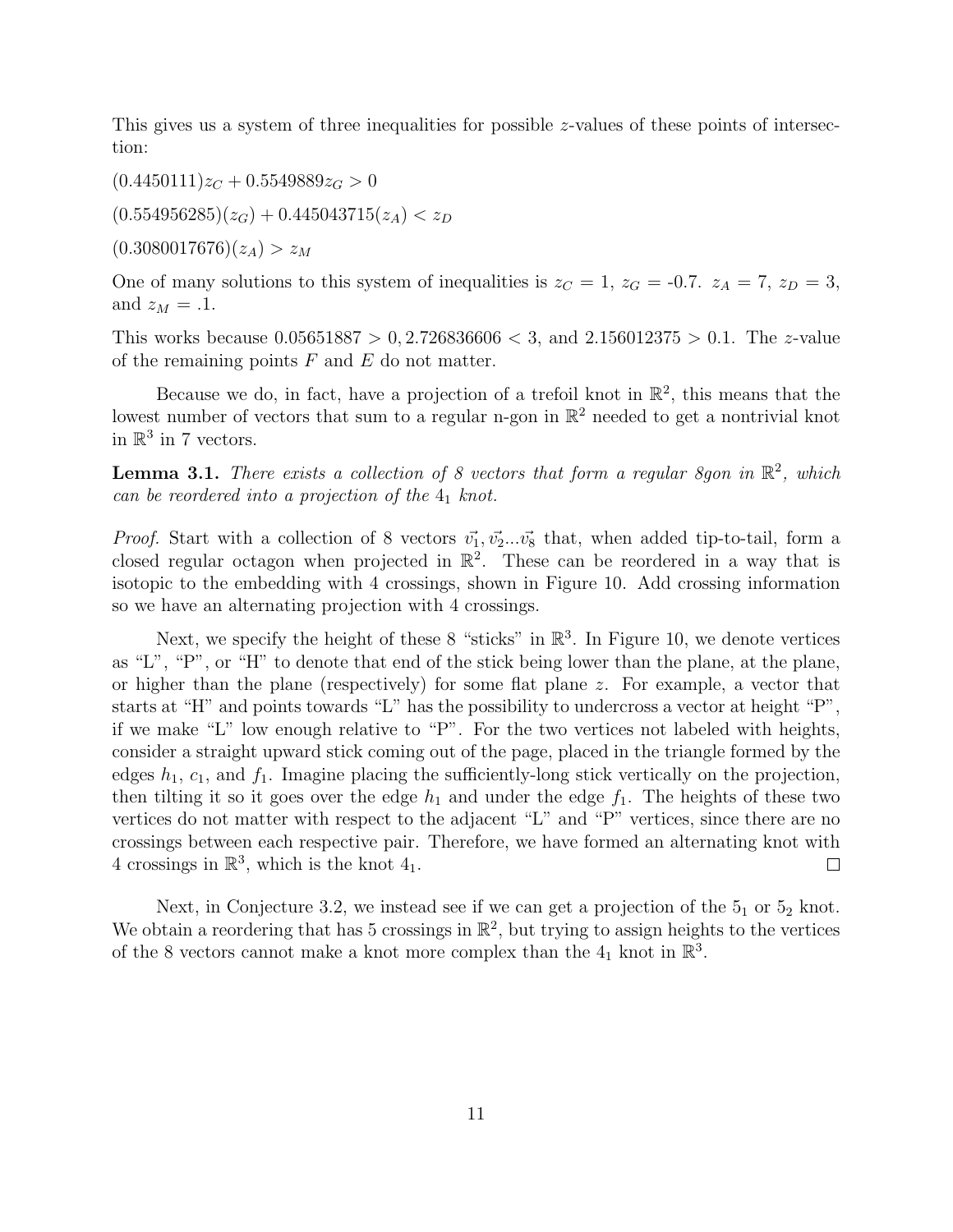

Figure 10: On the left, a regular octagon using 8 vectors. In the middle, a reordering of these vectors that form 4 crossings. On the right, crossing information is added that results in a  $4<sub>1</sub>$  knot in  $\mathbb{R}^3$ . For the two vertices not labelled, the top can be sufficiently high enough and the bottom can be sufficiently low enough in order for the depicted crossings to be possible in  $\mathbb{R}^3$ .

**Conjecture 3.2.** A collection of 8 vectors that project to a regular 8-gon in  $\mathbb{R}^2$  cannot be reordered to form a  $5<sub>1</sub>$  knot in  $\mathbb{R}^3$ , even if a projection with 5 or more crossings is found.

For example, start with a collection of 8 vectors that form a closed regular 8-gon when projected into  $\mathbb{R}^2$ . These can be reordered to form a closed figure with 5 crossings as shown in Figure 11 below.



**Figure 11:** A reordering of 8 vectors that gives 5 crossings, but can't be the  $5<sub>1</sub>$  knot

Notice the three vectors at the top,  $a_1$ ,  $f_1$ , and  $d_1$  are not included in any of the 5 crossings. This means you could replace the path  $(a_1,d_1)$  with just one edge, given by the vector  $(a_1+d_1)$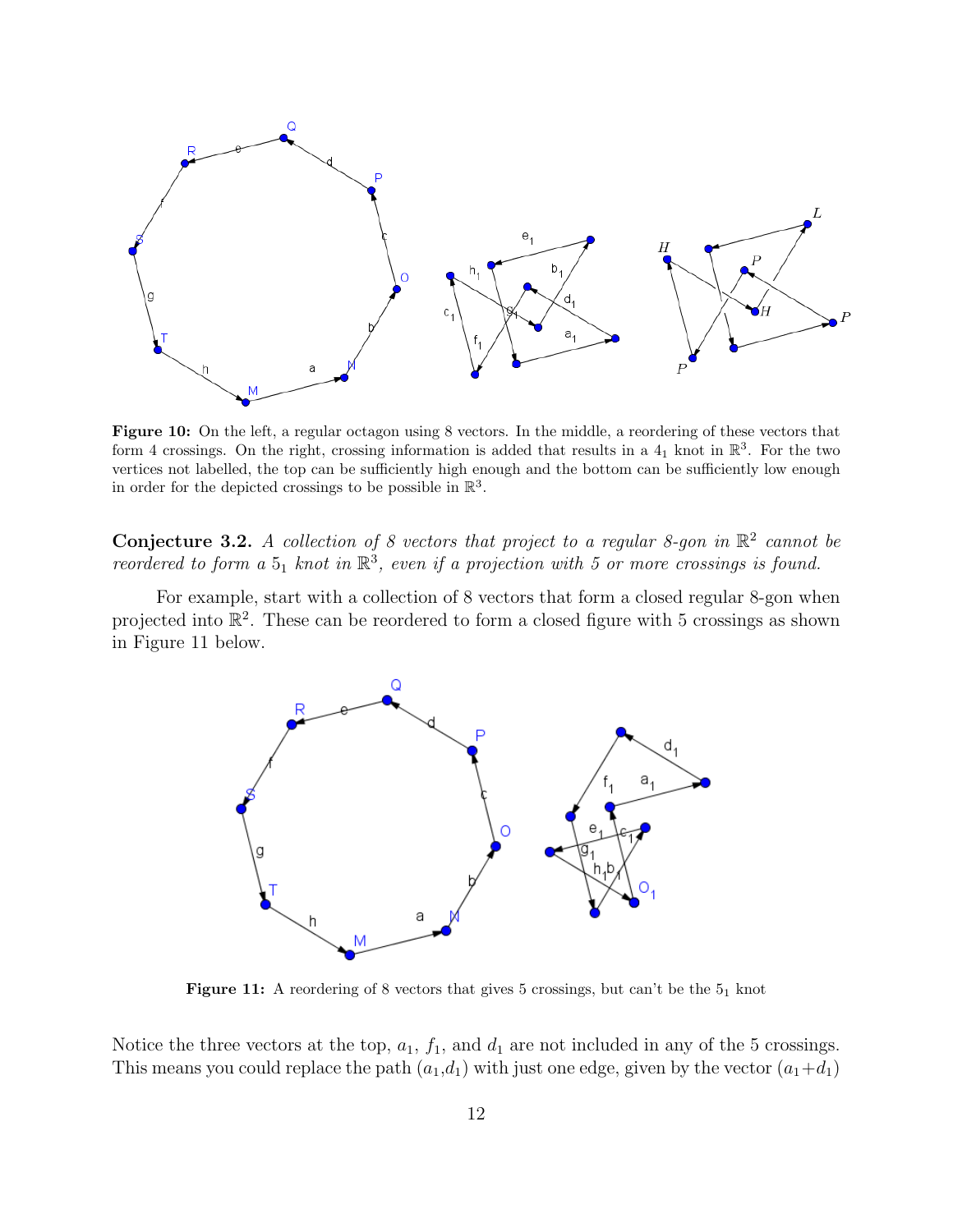This, however, would result in a figure with 7 sticks. Because the stick number of  $5<sub>1</sub>$  is 8, we wouldn't have enough sticks. Therefore this reordering of vectors would not have the possibility of being a  $5<sub>1</sub>$  knot in  $\mathbb{R}^3$ .

However, there may be some other reordering that makes 5 crossings and has the possibility of being a  $5<sub>1</sub>$  knot in  $\mathbb{R}^3$ , so we cannot say the case for the above example is always true. This lead us to investigate if there is an example where we can get a projection of the  $5<sub>1</sub>$  with vectors that make a regular n-gon in  $\mathbb{R}^2$ .

**Corollary 3.3.** There exists a set of 8 or more vectors who project to a regular 5-gon in  $\mathbb{R}^2$ , that can be reordered to create the  $5<sub>1</sub>$  knot in  $\mathbb{R}^3$ .

*Proof.* Start with at least 5 vectors that, when projected in  $\mathbb{R}^2$ , add to a regular 5-gon. Reorder the vectors tip-to-tail to create the figure below. This is done by starting with some vector, calling it  $\vec{v_1}$ , and then adding every 3rd vector of the 5gon as the subsequent vector in the reordering. Next, add crossing information to create an alternating projection with 5 crossings.

However, since  $S(5<sub>1</sub>) = 8$ , we need at least 3 more vectors for our  $5<sub>1</sub>$  knot to not be an impossible figure in  $\mathbb{R}^3$ . By adding vectors that are  $\vec{0}$  in  $\mathbb{R}^2$  yet have verticality in  $\mathbb{R}^3$ , we will still form a regular 5-gon in  $\mathbb{R}^2$ . Therefore, at the 3 points that have two labels in Figure 12 below, place a straight-up or straight-down vector right on each of the vertices. These are used to necessitate bends for preventing an impossible shape. When labeling the heights of vertices, 'L' can be as low as needed and 'H' can be as high as needed, since the vectors can have any k-component and still project to the same shape in  $\mathbb{R}^2$ . By using the correct choices of 'L', 'P', and 'H' for height labels, such as in Figure 12, the criteria for a  $5_1$  knot in  $\mathbb{R}^3$  are satisfied.  $\Box$ 



**Figure 12:** 8 vectors that project to a representation of  $5<sub>1</sub>$  in  $\mathbb{R}^2$ . 3 of the vectors have the form  $\lt 0, 0, k >$ for  $k \in \mathbb{Z}$ , and are placed on the vertices that have two height labels. The k values are sufficient enough to facilitate necessary bends to create a  $5<sub>1</sub>$  knot in  $\mathbb{R}^3$ .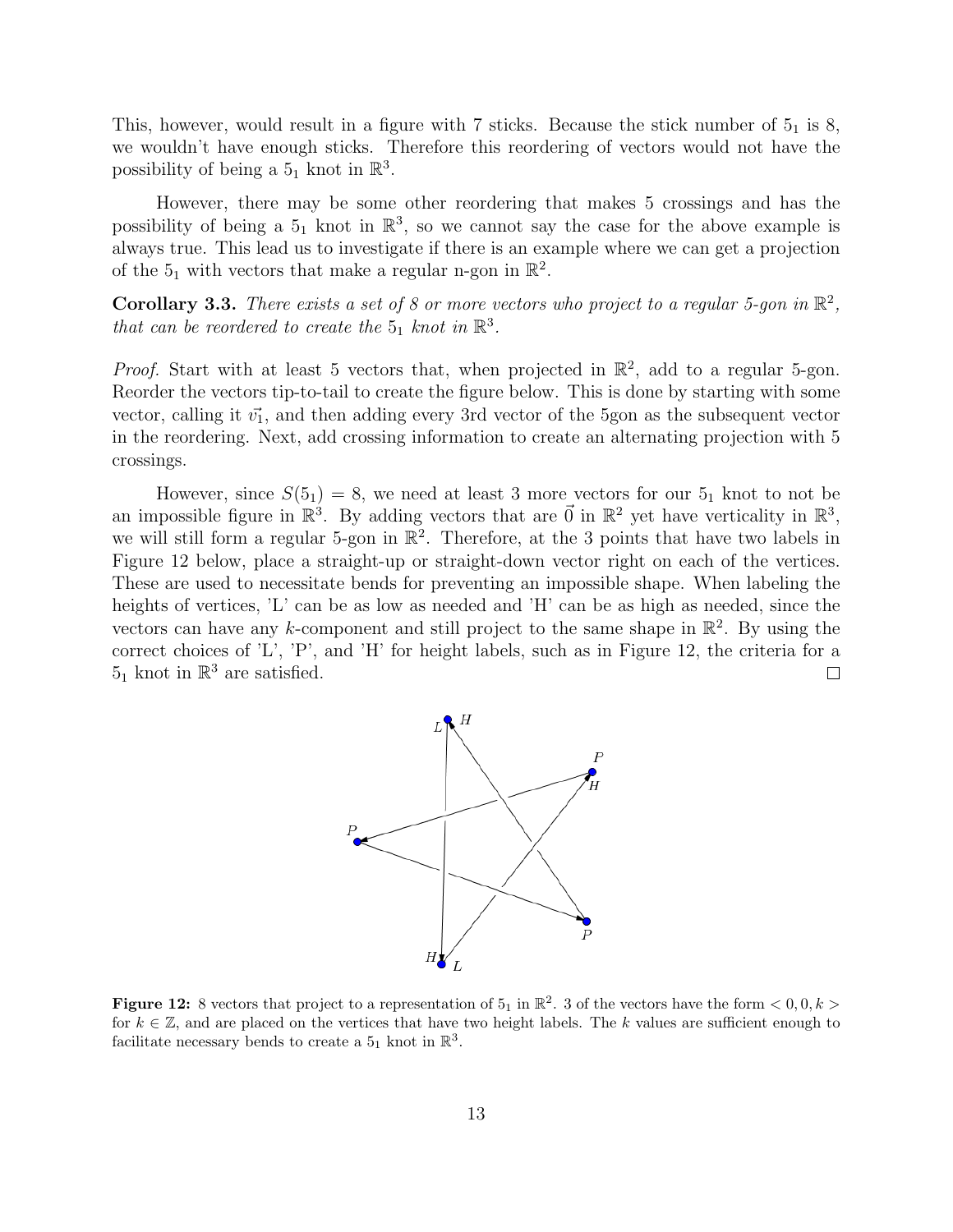After looking at what types of knot projections we can obtain  $n=6, 7,$  or 8 vectors that project to a regular 6-gon, 7-gon, or 8-gon (respectively), we formulate an algorithm that will always guarantee a nontrivial knot projection by reordering n vectors that can project to a regular *n*-gon, for any  $n \geq 7$ .

**Theorem 3.4.** If a set of n vectors project to a regular n-gon in  $\mathbb{R}^2$ , for  $n \geq 7$ , then we can always reorder the vectors to get a projection of a nontrivial knot.

*Proof.* To do this, look at the projection of the regular  $n$ -gon, and start the reordering with any one of the *n* vectors; call this first vector  $\vec{A}$ . After we pick  $\vec{A}$ , we go around the regular n-gon and pick every  $X^{th}$  vector after the previous vector until we get four vectors, where:

$$
X = \left\lfloor \frac{n}{3} \right\rfloor + 1
$$

where  $|x|$  represents the floor function evaluated on the real number x.

The motivation for the above relation for X comes from the fact that for very large  $n$ , the first three  $\frac{n}{3}$  vectors would form an equilateral triangle. Adding 1 to this guarantees that the triangle will be off by even the slightest amount, and would thus would make a crossing instead. The fourth vector that we pick will make two more crossings with two of our previous vectors, resulting in 3 crossings total. Examples of this method are shown in Figure 14 later on.

Without loss of generality, let the length of each vector be 1, and start the reordering with the vector  $\langle 1, 0 \rangle$ . In general, our next vector will be the  $X^{th}$  vector after our first one. The tip of the second vector in our reordering of the four vectors will have coordinates of the form:

$$
(1 + \cos(\frac{2\pi}{n} * X), \sin(\frac{2\pi}{n} * X))
$$

In addition, the tip of our third vector will have the following coordinates:

$$
(1+\cos(\frac{2\pi}{n}X)+\cos(2*\frac{2\pi}{n}X),\sin(\frac{2\pi}{n}X)+\sin(2*\frac{2\pi}{n}X))
$$

And the fourth vector will have the coordinates:

$$
(1 + \cos(\frac{2\pi}{n}X) + \cos(2*\frac{2\pi}{n}X) + \cos(3*\frac{2\pi}{n}X), \sin(\frac{2\pi}{n}X) + \sin(2*\frac{2\pi}{n}X) + \sin(3*\frac{2\pi}{n}X))
$$

To prove that these vectors will always cross, we look at the bounds for  $\frac{2\pi}{n}X$ . Because  $X=\left\lfloor \frac{n}{3} \right\rfloor$  $\frac{n}{3}$  + 1, it follows that:

$$
\frac{n}{3} < X \le \frac{n}{3} + 1
$$

Multiplying by  $\frac{2\pi}{n}$  we get:

$$
\frac{2\pi}{3} < \frac{2\pi}{n}X \le \frac{2\pi}{3} + \frac{2\pi}{n}
$$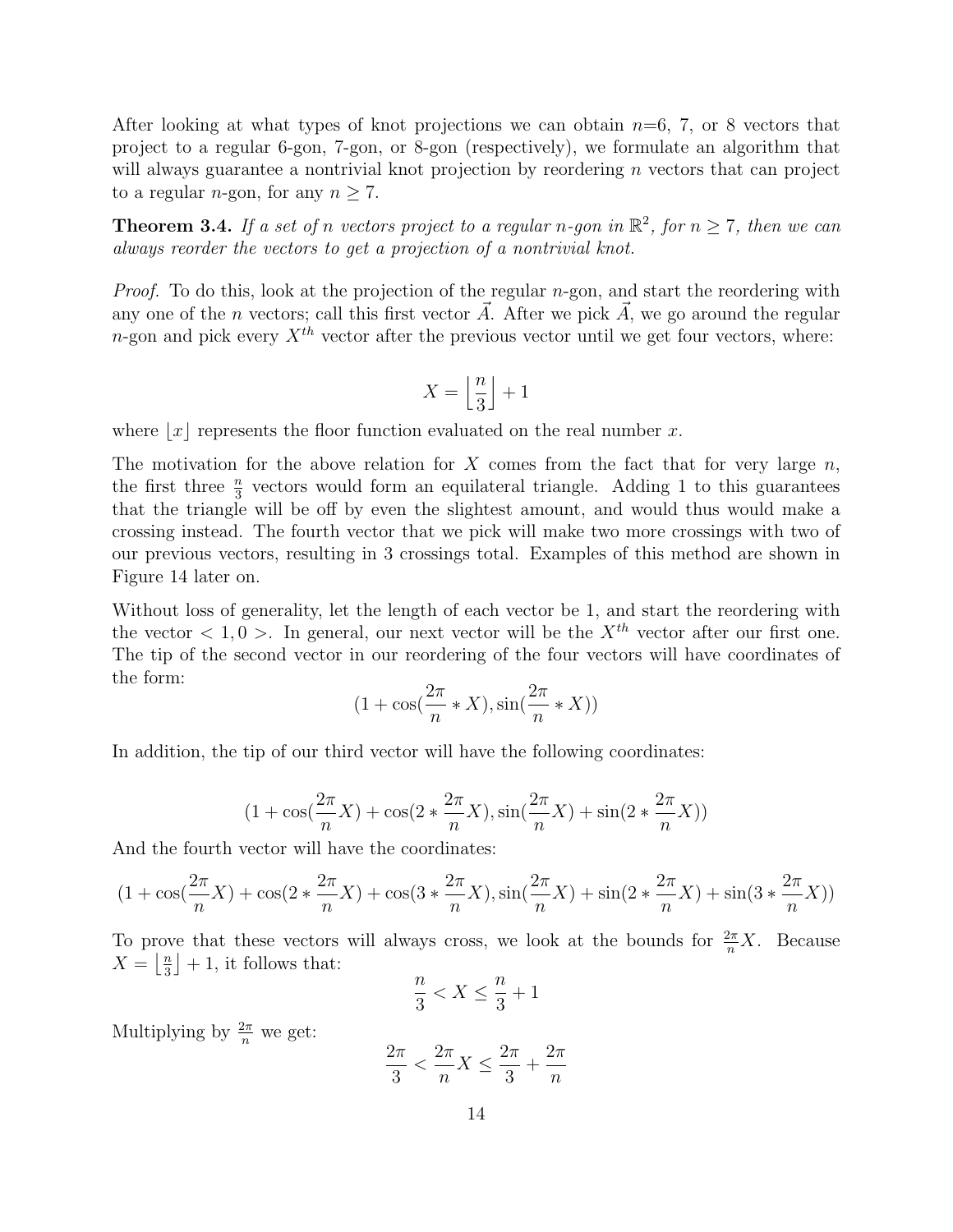

**Figure 13:** Example of choosing which vectors to pick when reordering a set of  $n = 7$  vectors of magnitude 1 that project to a regular 7-gon in  $\mathbb{R}^2$ . Since  $n = 7$ , we pick every  $\left\lfloor \frac{7}{3} \right\rfloor + 1 = 3^{rd}$  vector, to get a subset of 4 vectors that have 3 crossings. The order in which we pick the remaining vectors do not matter. On the bottom, coordinates for the tips of each vector are labeled in both decimal form and trigonometric form.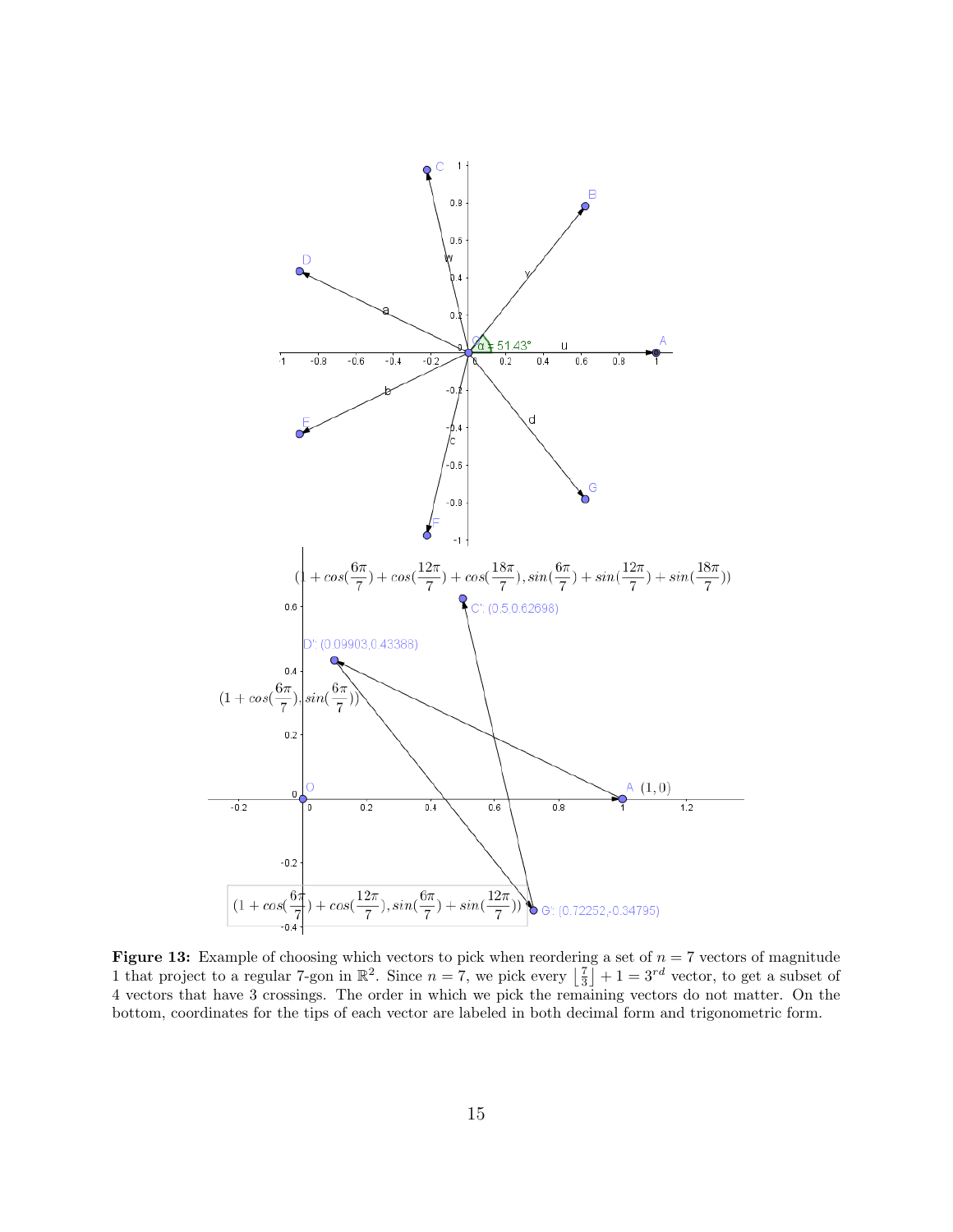Because we have chosen  $n \geq 7$ , the largest value for  $\frac{2\pi}{n}$  is  $\frac{2\pi}{7}$ . Therefore, our bounds can be sharpened to:

$$
\frac{2\pi}{3} < \frac{2\pi}{n} X \le \frac{2\pi}{3} + \frac{2\pi}{7} \qquad \text{or} \qquad 120^\circ < \frac{360}{n} X^\circ \le 171.4285714^\circ
$$

Let  $\phi = \frac{2\pi}{n} X$ . For all n, the y-coordinate for the tip of our second vector are within the bounds  $\sin(\frac{2\pi}{3})$  and  $\sin(\frac{2\pi}{3} + \frac{2\pi}{7})$  $\frac{2\pi}{7}$ ). This is approximately:

$$
0.149042 < \sin(\phi) < \frac{\sqrt{3}}{2}
$$

Next, we look at the y-coordinate of the tip of the third vector to see if it is always less than 0, since the y-coordinate for any point on the first vector is 0. We also check the x-coordinate, as even if the y-coordinate was negative, a negative x-coordinate could mean the third vector never actually touches the first vector.

$$
-.369009 < \sin(\phi) + \sin(2\phi) < 0
$$
  

$$
0 < 1 + \cos(\phi) + \cos(2\phi) < 0.966742
$$

Because for  $\frac{2\pi}{3} < \phi \leq \frac{2\pi}{3} + \frac{2\pi}{7}$  $\frac{2\pi}{7}$  the y-coordinate of the tip of the third vector is always negative and the x-coordinate is always positive, the third vector must cross the first.

Finally, we look at the tip of the fourth vector and see if its y-coordinate it always above the point on the second vector at the same x-value. To do this, we first write an equation of a line for the second vector, where  $(x_1, y_1)$  is  $(1,0)$  and  $(x_2, y_2)$  is the tip of the second vector.

$$
m = \frac{y_2 - y_1}{x_2 - x_1} = \frac{\sin(\phi)}{(1 + \cos(\phi)) - 1} = \tan(\phi)
$$

Using point-slope form:

$$
y - \sin(\phi) = \tan(\phi)(x - ((1 + \cos(\phi)))
$$

$$
=> y = x * \tan(\phi) - \tan(\phi) - \tan(\phi)\cos(\phi) + \sin(\phi)
$$

$$
=> y = x \tan(\phi) - \tan(\phi)
$$

Comparing the y-value of the tip of the fourth vector and the y-value of the point on the second vector at  $x = 1 + \cos(\phi) + \cos(2\phi) + \cos(3\phi)$  gives us

$$
(\sin(\phi) + \sin(2\phi) + \sin(3\phi)) - (1 + \cos(\phi) + \cos(2\phi) + \cos(3\phi)\tan(\phi) - \tan(\phi))
$$

which, after graphing, is always greater than zero. Therefore, the tip of the fourth vector will always be above the corresponding point on the second vector. Because of this, and the fact that the tip of the third vector is always negative. By the Intermediate Value Theorem, this means there exists some point  $c$  on the fourth vector, such that the y-value of  $c$  is between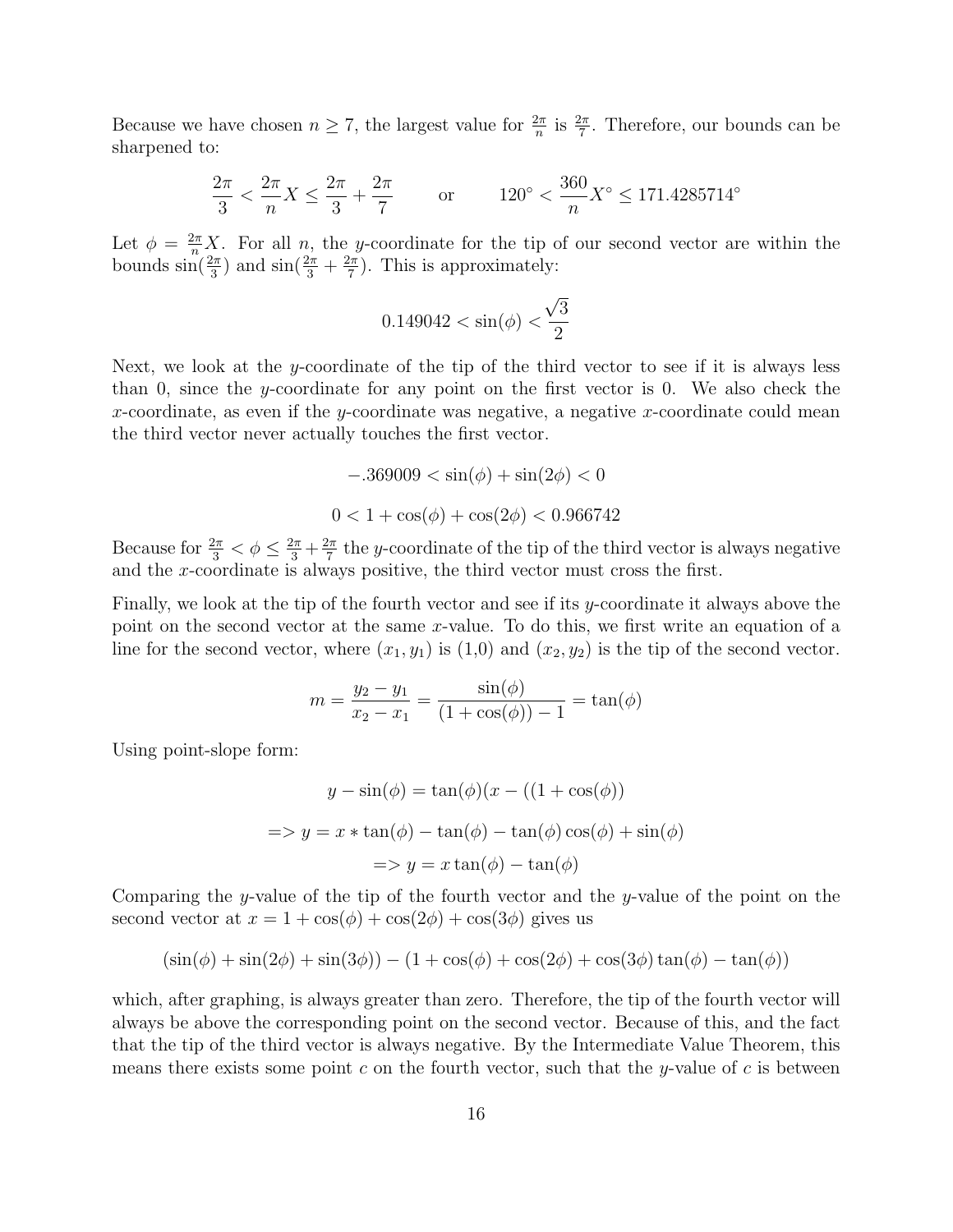the tip of the third vector and the tip of the fourth, which implies the fourth vector and second vector must intersect. This is also true for the first and fourth vectors.

Therefore as we have proven there will always be 3 points of intersection among our 4 vectors, this means that we can get a projection of a nontrivial knot by choosing the reordering described above.

The remaining  $n-4$  vectors can be added to our subset of 4 vectors in any order as we do not care about getting a knot more complex than the  $3<sub>1</sub>$  knot. The simplest way to reorder the remaining vectors would be in terms of ascending  $\theta$ , where  $\theta$  is the polar angle measured from the positive x-axis when the tails of the vectors are placed at the origin of the  $xy$ -plane. The resulting projection will always be isotopic to a projection of the  $3<sub>1</sub>$  knot. Additionally, if the heights of the vectors in  $\mathbb{R}^3$  have sufficiently high and/or low z values, then we can even get a knot isotopic to the  $3_1$  knot in  $\mathbb{R}^3$ .  $\Box$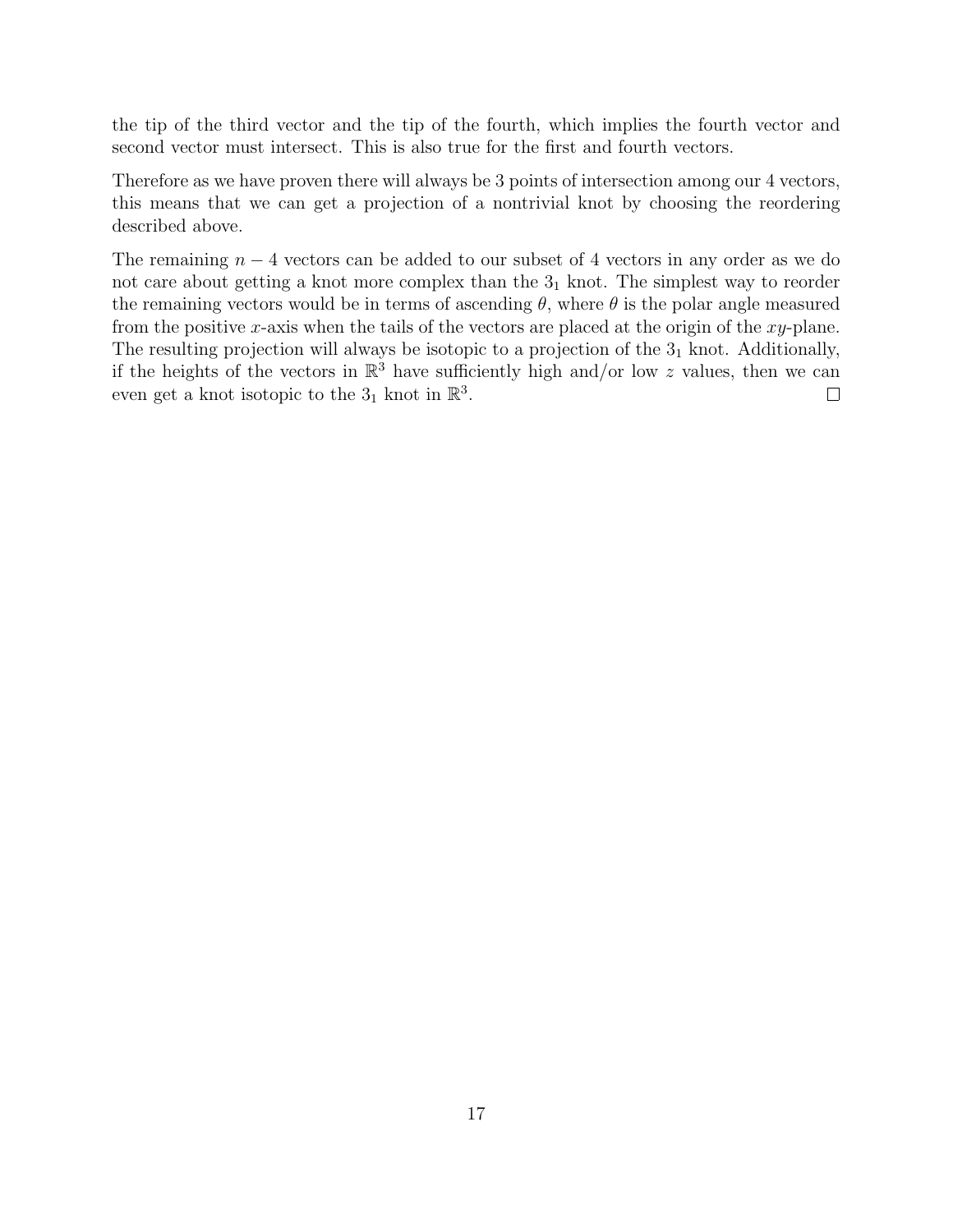

Figure 14: Two examples of choosing which vectors to pick when reordering sets of  $n$  vectors that project to a regular *n*-gon in  $\mathbb{R}^2$ . On the top, we have  $n = 7$  vectors, so we pick every  $\left\lfloor \frac{7}{3} \right\rfloor + 1 = 3^{rd}$  vector, to get a subset of vectors that have 3 crossings. On the bottom, we have  $n = 12$  vectors, so we pick every  $\left\lfloor \frac{12}{3} \right\rfloor + 1 = 5^{th}$  vector.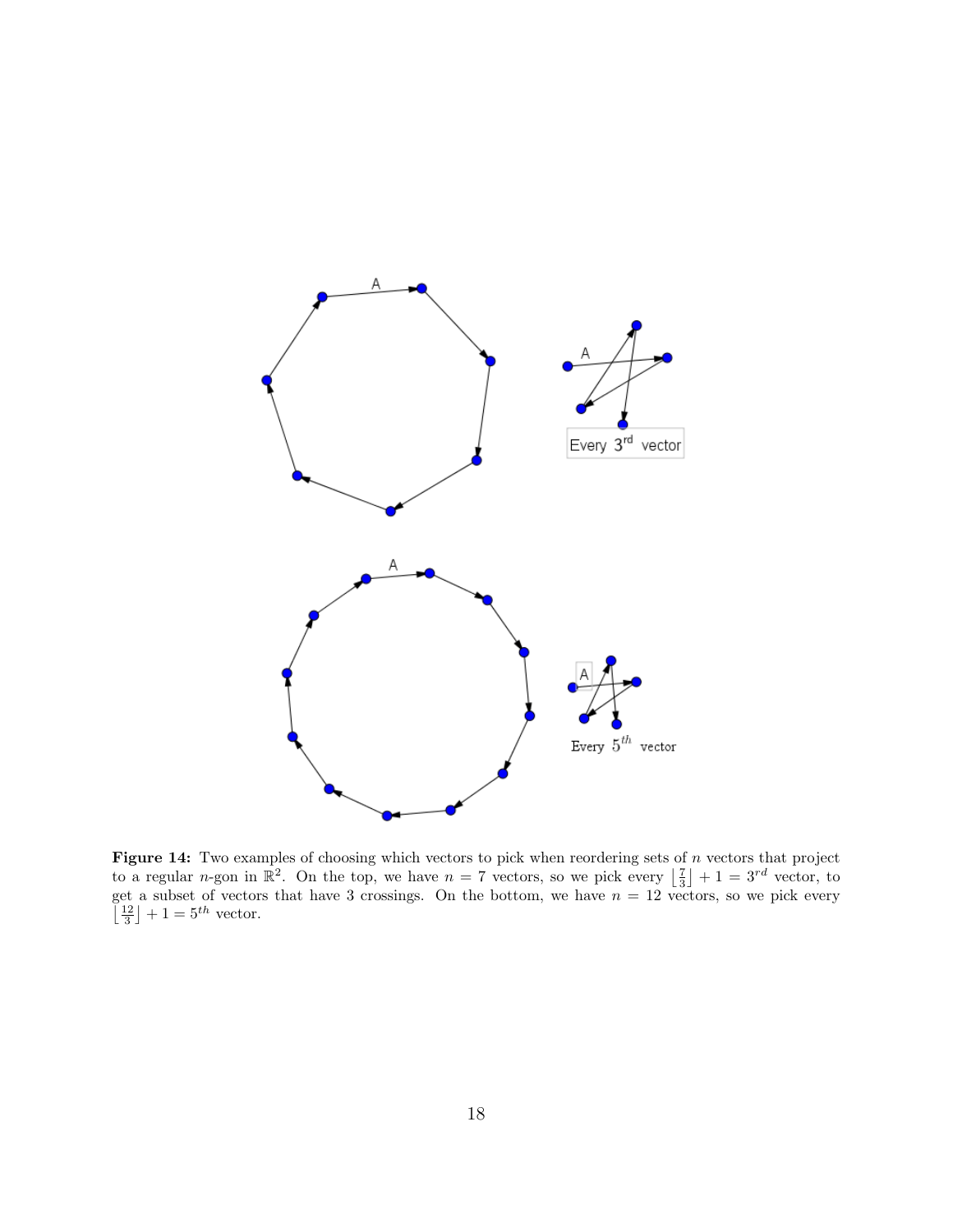When looking at what kind of knots we could get with vectors that form a regular 7-gon in  $\mathbb{R}^2$ , many reorderings formed strange crossings like in Figure 15 below:



Figure 15: Knot projection with a 'triple crossing' obtained by reordering a projection 7 vectors of a regular 7-gon in  $\mathbb{R}^2$ 

This leads to Section 4, where we briefly investigate how to interpret crossings of these types.

## 4 Triple Crossings

A Triple Crossing of a knot projection has three strands intersecting at a point, as opposed to traditional crossings which are only composed of two strands. To define what this means for the knot in  $\mathbb{R}^3$ , one must assign heights to the three strands. Once the heights of the strands are labeled, one can view the triple crossing from a different angle, and interpret it as 3 separate traditional crossings. There are 6 ways we can label the set of strands; one of which is shown on the right of Figure 16 below.



Figure 16: On the left, a top-down view of a triple crossing before adding crossing information. On the right, the strands are labeled 'T', 'M', and 'B' for top, middle, and bottom strands (respectively). Notice that the same triple crossing can be viewed as three regular crossings when viewed from a different angle. Figure taken from Adams [1].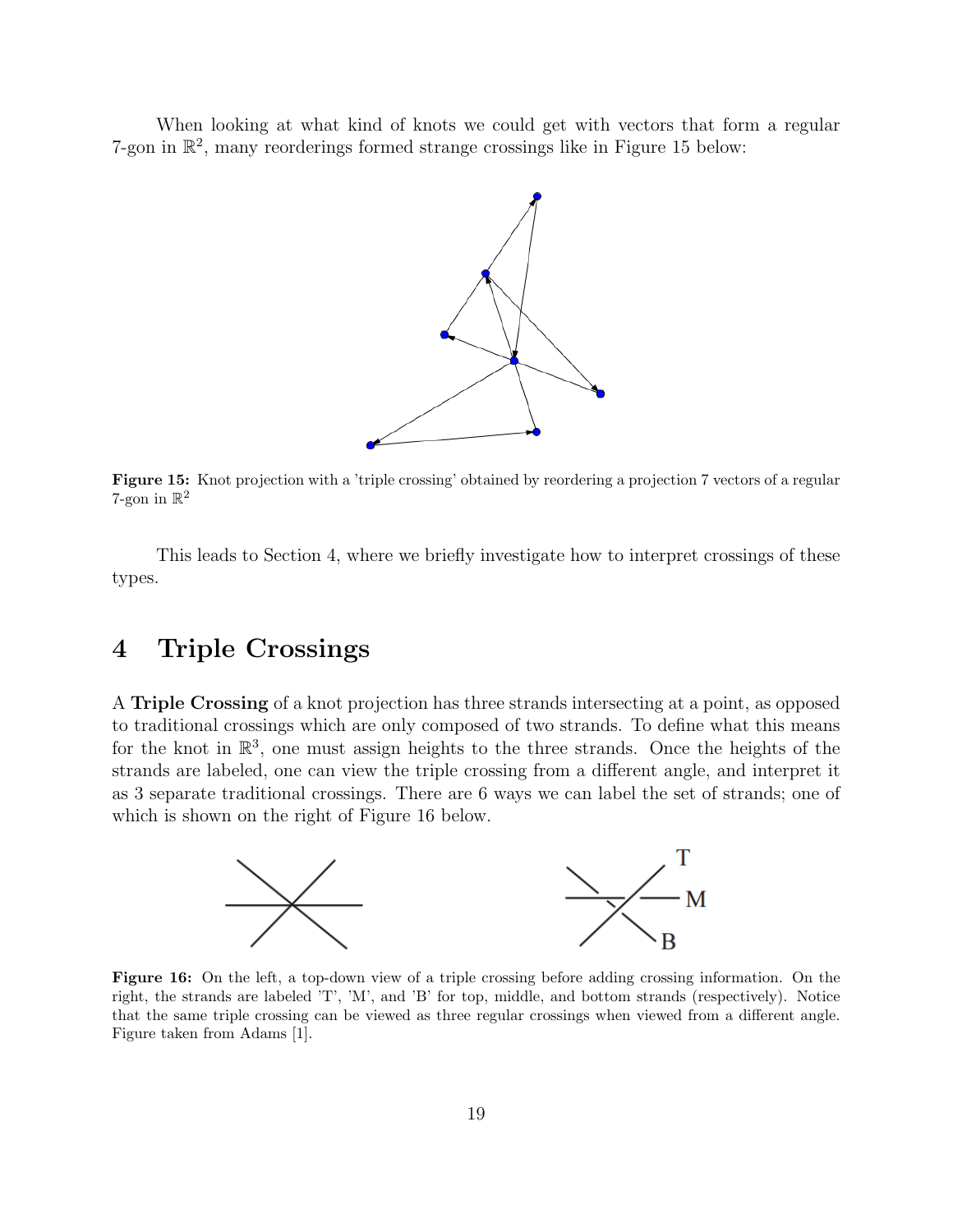**Theorem 4.1.** A knot projection with a triple crossing and one other traditional crossing can only be the unknot or trefoil knot.

Proof. Start with a triple crossing like on the left side of Figure 16 above, and some other traditional crossing not yet connected to the triple crossing. Label the 6 ends of the strands in the triple crossing as  $(1, 2, 3, 4, 5, 6)$  and the 4 ends of the strands in the traditional crossing as  $(a, b, c, d)$ . Note that any element of  $\{a, b, c, d\}$  cannot connect to another element from the same set, as this would either make a link or a Reidemeister I move. This means that each of  $\{a, b, c, d\}$  must connect to a unique element of  $\{1, 2, 3, 4, 5, 6\}$ . Therefore, one end of a strand in the triple crossing must connect with an end of another, distinct strand of the triple crossing. This greatly limits the possible ways we could connect the strands of the triple crossing and traditional crossing.

Start by connecting the ends of the strands in the triple crossing labeled "5" and "6" in Figure 17 below. We can pick these without loss of generality because of rotational symmetry. Now, we must connect each of  $\{1, 2, 3, 4\}$  to any unconnected element of  $\{a, b, c, d\}$ . Again without loss of generality, start with "1" and connect it to "a". For each next pair to connect, pick the next clockwise strand of the triple crossing and the next counterclockwise strand of the traditional crossing. This will always ensure that we do not "block" an end of some strand, which would result in requiring an additional crossing in order to close the loop later on. In our example, we would connect "2" and "c", "3" and "d", and "4" and "b".

Now that we have a knot projection with a triple crossing and traditional crossing, we must add crossing information. However, we don't have to check all of these cases. No matter how we label the strands of the triple crossing, the top strand will always be part of 2 over-crossings and the bottom strand will always be part of 2 under-crossings. Without creating more crossing, performing a series of Reidemeister moves on the projection will result in a projection isotopic to the unknot or trefoil knot. Examples of each are shown in Figure 17 below. Therefore, the only knots we can get from a projection with one triple crossing and one traditional crossing are the unknot and trefoil knot.  $\Box$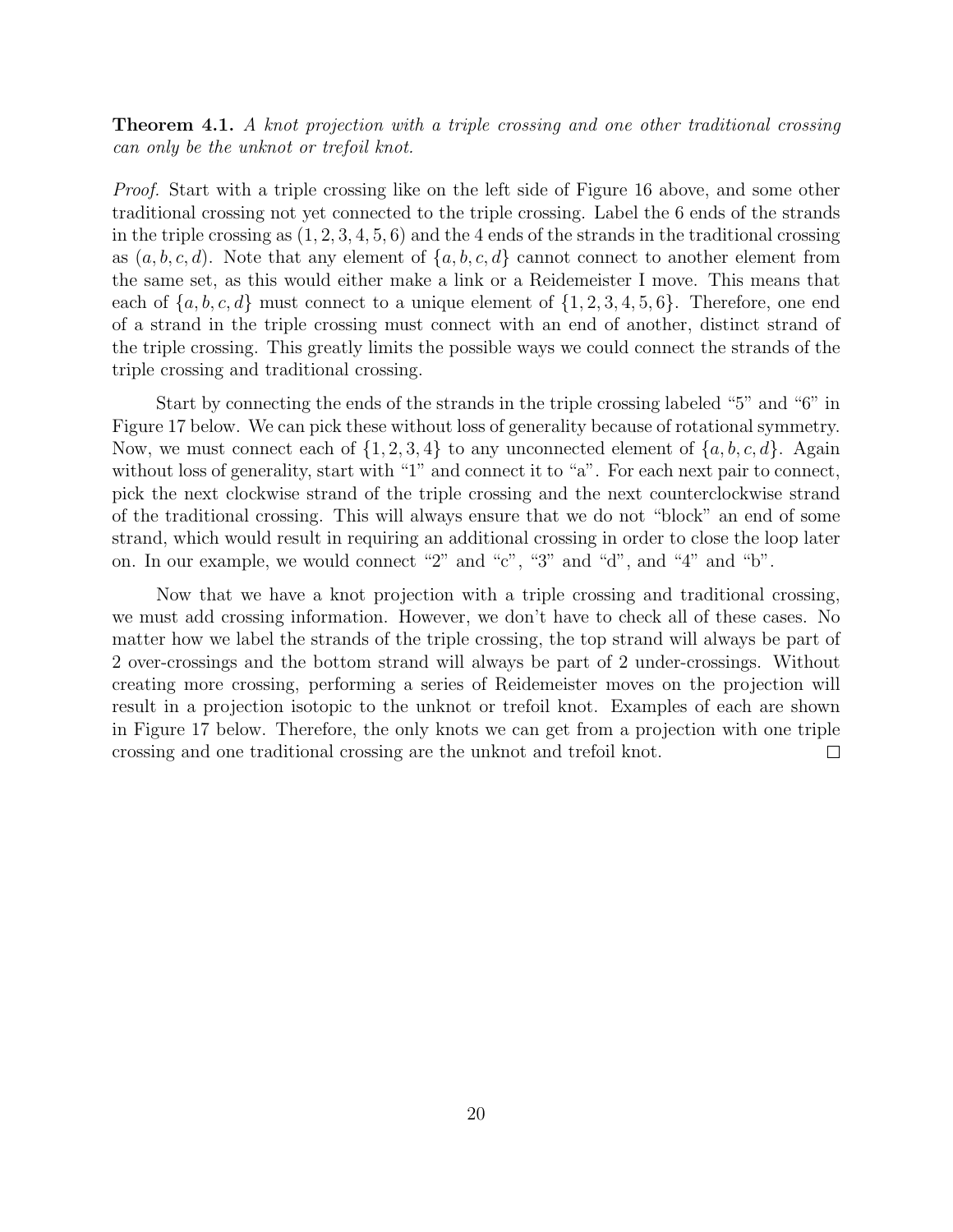

Figure 17: On the top, a triple crossing and a traditional crossing with the ends of each strand labeled. To make a knot projection with 4 crossings, we must connect each of  $\{1, 2, 3, 4\}$  to any unconnected element of  $\{a, b, c, d\}$ . On the bottom left, crossing information is added to form an uknot (crossing information for the traditional crossing does not matter). On the bottom right, crossing information is added but this time we get a trefoil. The traditional crossing for the trefoil must have the depicted crossing information, since the other option would make three consecutive over-crossings which would allow for a Type III Reidemeister move that will untie the projection.

### 5 Acknowledgments & Future Work

A main result of the paper involved the creation of an algorithm that will always get a projection of a nontrivial knot, given a collection of  $n \geq 7$  vectors that project to a regular  $n$ -gon in  $\mathbb{R}^2$ . An excellent idea for future work would be to design algorithms for getting even more complex knots, and/or algorithms that do not require the collection of vectors to project to a regular *n*-gon in  $\mathbb{R}^2$ .

When exploring and reordering vectors that project to a regular *n*-gon in  $\mathbb{R}^2$ , this paper only dealt with collections of up to 8 vectors, as the term of research was only a semester long. It would be interesting to investigate what types of knots one can obtain from reordering collections of 9 or more of these kinds of vectors. Perhaps with the use of computer processing, one would be able to find a relation between the number of sides of the regular  $n$ -gon and the maximum crossing number possible for a knot obtained from reordering the vectors. For example, in our paper we proved that the first knot with  $c(K) = 3$  can be obtained with  $n = 7$  vectors, and the first knot with  $c(K) = 4$  can be obtained with  $n = 8$  vectors. Can we get a  $5<sub>1</sub>$  or  $5<sub>2</sub>$  knot with  $n = 9$  vectors?  $n = 10$  vectors?

This paper was completed as part of an undergraduate Honors Capstone project at Merrimack College, with supervision and guidance by Dr. Dana Rowland of the Mathematics Department. Figures not sourced were made using the programs GeoGebra and Inkscape.